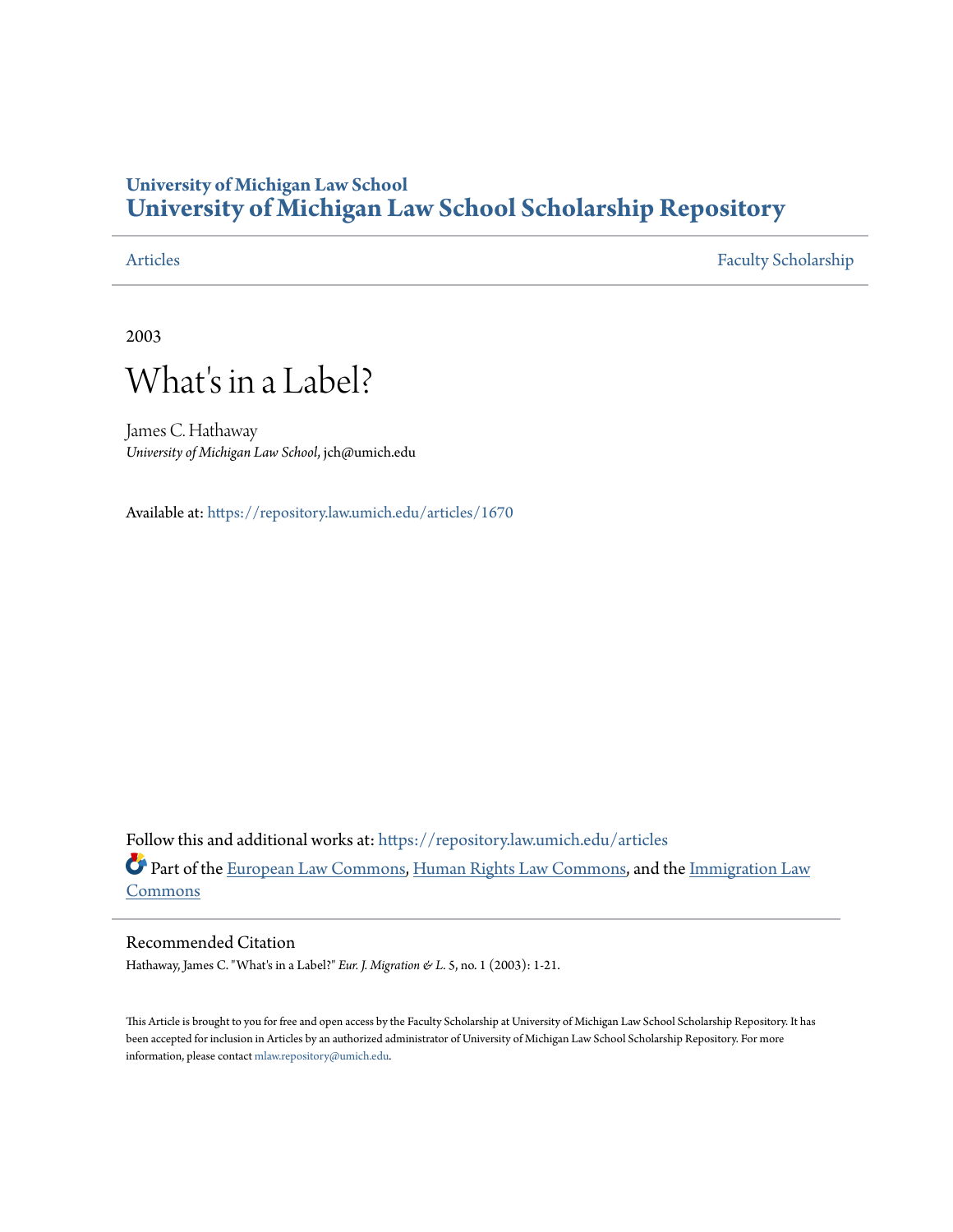#### **What's in a Label?**

#### JAMES C. HATHAWAY\*

One of the most striking features of the international refugee regime as it has evolved over the last quarter century is the proliferation of labels. Rather than simply assessing the circumstances of applicants against the Convention refugee definition, the governments of most developed states have instead invented a seemingly endless list of alternative statuses  $-$  "B" status, humanitarian admission, temporary protected status, special leave to remain, Duldung, and the like. Persons assigned one of these labels have generally been protected against *refoulement* in line with Article 33 of the Refugee Convention. But in a variety of other ways, they have not been treated as refugees.

They have, in particular, faced limits on freedom of movement, the ability to earn a livelihood, and access to education and general social support systems. Most critically, there has been a near-universal association of alternative status with non-permanent presence. While refugees are by and large granted "asylum" - understood to entail an enduring right to remain in, or to be enfranchised by, the host country – the beneficiaries of alternative forms of protection have usually been admitted instead to what is commonly called "temporary" protection. That is, they are not granted an indefinite right to remain, but are instead allowed to stay in the host state for the duration of the risk in their country of origin.

In pursuing this dual track approach, developed states have laboured under two fundamental misunderstandings.

First, the approach is apparently driven in large part by a belief that recognition of Convention refugee status is a legal fetter on the right of governments to bring protection to an end when and if circumstances in the

\* Professor of Law and Director, Program in Refugee and Asylum Law, University of Michigan; Senior Visiting Research Associate, Refugee Studies Programme, Oxford University. This paper is based on a speech delivered in Potsdam to the Conference on A Single, Fair and Efficient Asylum Procedure, sponsored by the Centre for International and European Law on Immigration and Asylum of the University of Konstanz and the Human Rights Centre of the University of Potsdam. Hemme Battjes of Vrije Universiteit Amsterdam kindly provided assistance in updating the analysis to take account of developments up to January 2003. Most of the positions taken here will be developed in detail in *The Rights of Refugees Under International Law* (Cambridge University Press, forthcoming 2004).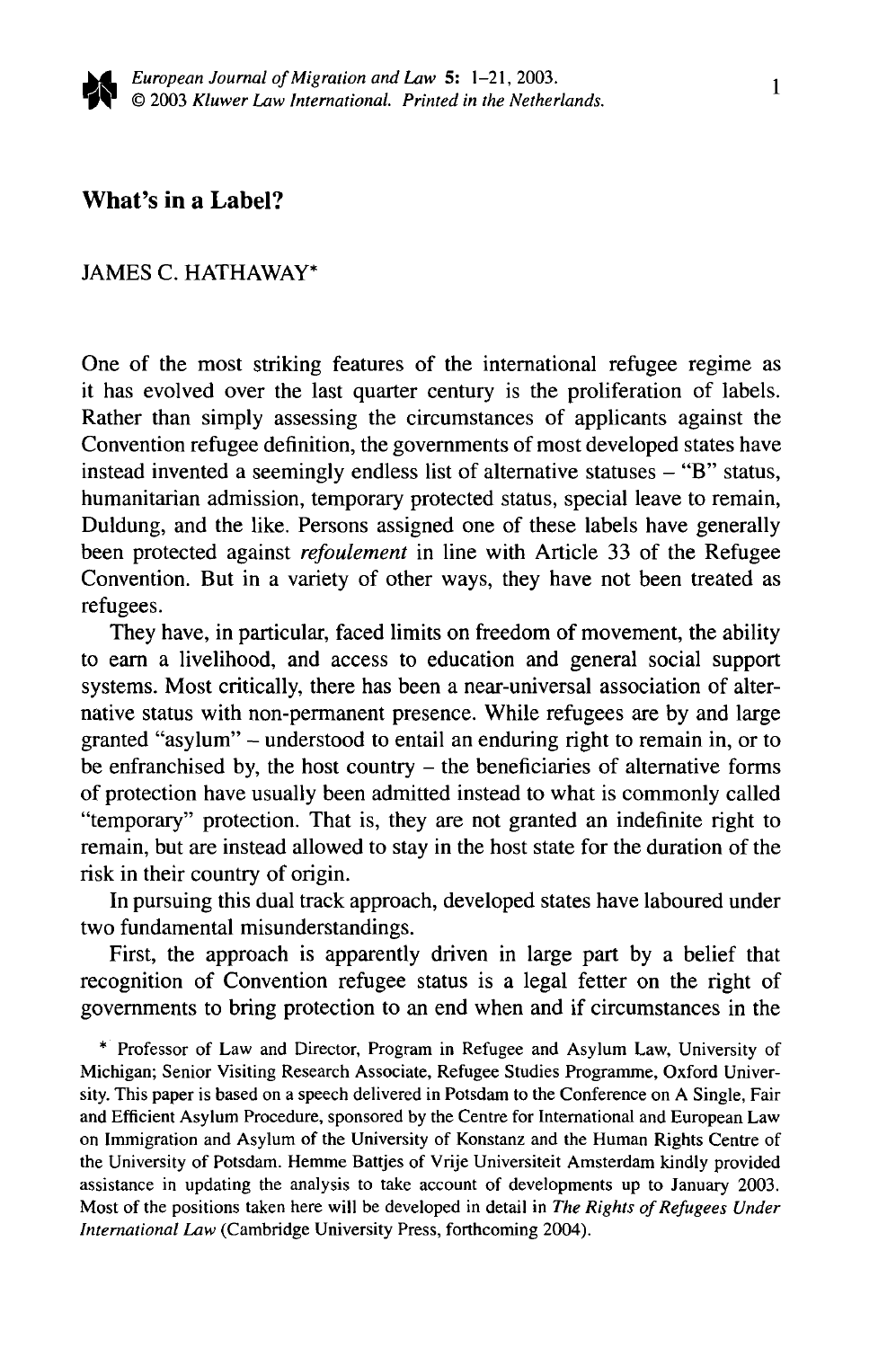#### 2 JAMES C. HATHAWAY

country of origin allow. As a matter of international law, this is not so. A link between refugee status and "asylum" was rejected both in the drafting of the Refugee Convention and at the 1977 Territorial Asylum Conference.<sup>1</sup> Moreover, the cessation clauses in Art.  $1(C)(5-6)$  of the Convention make it absolutely clear that refugee status entails simply a duty to protect so long as a well-founded fear of being persecuted persists – ironically one of the key goals pursued by establishment of the alternative labels. Granted, the dissociation of refugee status and asylum would be contested at the level of politics and domestic law in some states. But the crucial point is that, as a matter of international law, there was and is no impediment to seeing refugee status as requiring only protection for the duration of risk.<sup>2</sup> Refugee status is not a legal constraint on the right of states to define their own immigration policies.

Second and conversely, there is no legal magic in the various alternative protection labels assigned by states. Because the recognition of refugee status is simply a declaratory, not a constitutive act, a person is a refugee with entitlement to Convention rights as soon as he or she in fact meets the refugee definition.<sup>3</sup> The decision of a reception state to label a refugee as something else is, as matter of international law, quite irrelevant. If the individual is in fact a refugee as defined by the Convention, even if not yet recognized as such, he or she must be treated with respect for the system of incremental entitlement established by the Refugee Convention.<sup>4</sup> A government may not rely on its decision to delay or avoid verification of refugee status in order to circumvent respect for rights which are, as a matter of international law, its duty to uphold. $5$ 

This does not mean that every right set out in Arts. 2-34 of the Convention must be immediately granted to any person who claims to be a refugee. To the contrary, the Convention strikes a neat balance between the needs of refugees and the legitimate concerns of state parties. While all refugees under a state

1 See generally A. Grahl-Madsen, *Territorial Asylum* (1980). I summarize the contemporary significance of the abortive effort to draft a binding commitment to grant asylum in *The Law of Refugee Status* (1991) ("Refugee Status"), at pp. 13-16.

<sup>2</sup> My analysis of why refugee law requires only protection for the duration of risk is set out in "The Meaning of Repatriation," (1997), 9(4) *International Journal of Refugee Law,*  pp. 551-558; also published in European University Institute ed., *Legal and Policy Issues Concerning Refugees from the Former Yugoslavia,* pp. 4-11 (1997).

3 See text *infra* at note 34.

4 I explain the nature of this rights regime, including what I refer to as its incremental "attachment system", in ''The International Refugee Rights Regime", (2000), 8(2) *Collected Courses of the Academy of European Law,* pp. 91-139 ("Refugee Rights Regime").

5 "A state may not invoke the provisions of its internal law as justification for its failure to perform a treaty", *Vienna Convention on the Law of Treaties,* 1155 UNTS 331, entered into force 27 January 1980 ("Vienna Convention"), at Art. 27.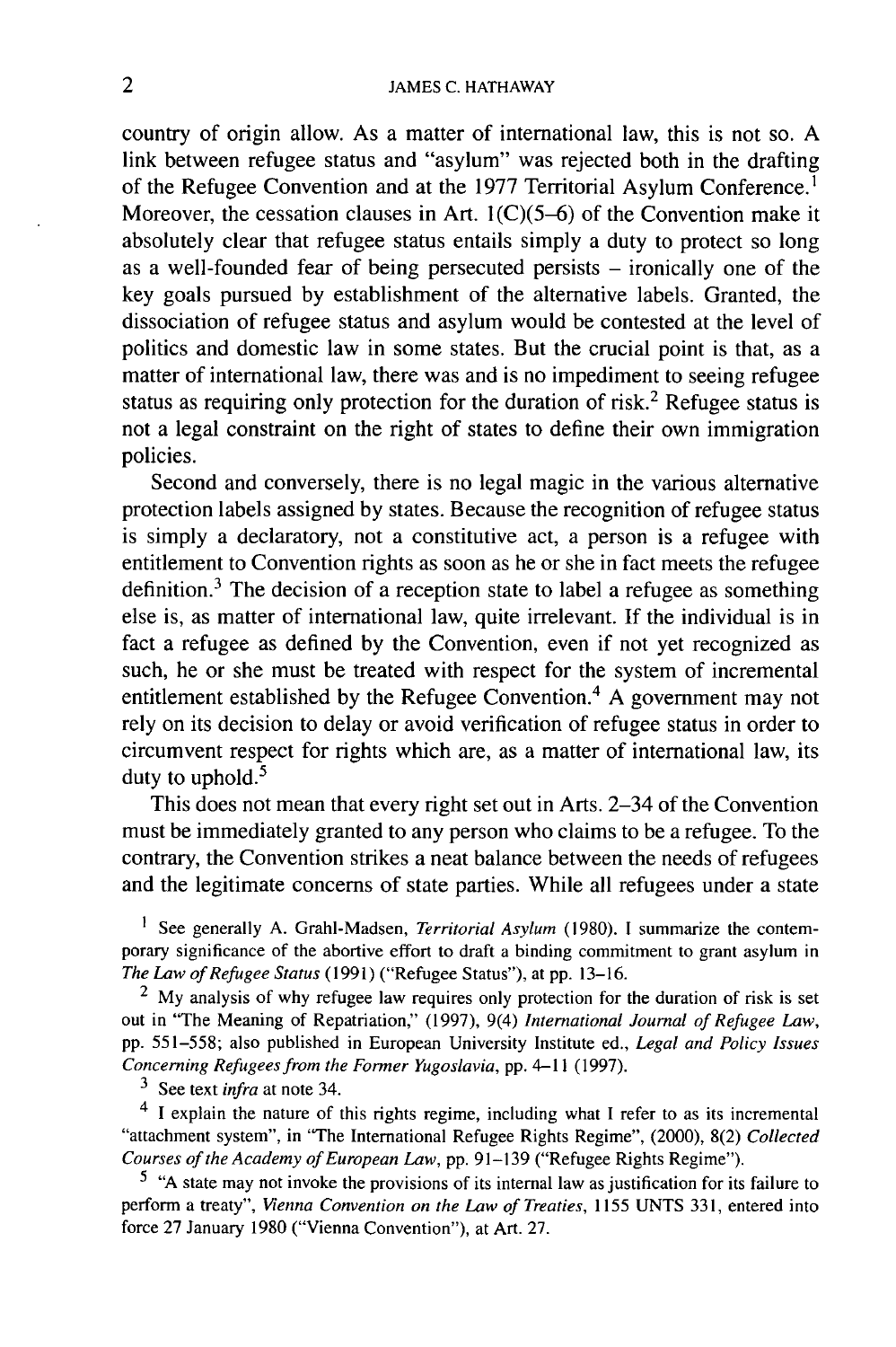party's authority benefit from a number of core rights, additional entitlements accrue as a function of the nature and duration of the attachment to the reception state. Some rights inhere as soon as the refugee enters a state party's territory; others only when the refugee is lawfully within the territory; another set when the refugee is lawfully staying there; and a few rights accrue only upon satisfaction of a durable residency requirement.<sup>6</sup>

Nor are most refugee rights granted on an absolute basis. Instead, refugee rights are normally defined on a contingent basis, meaning that refugees are entitled to the benefit of a given right only to the extent it is enjoyed by some other group.<sup>7</sup> For example, refugees have the same right to primary education as *citizens* of the host state. <sup>8</sup> But they are entitled to work only on the same terms as *most favoured foreigners*,<sup>9</sup> and must have access to public housing only when that right is granted to *aliens generally*.<sup>10</sup> Subtle analysis is therefore required to determine precisely what protections are owed to a refugee, including an assessment of both the particular refugee's level of attachment and the content of the contingent standard which governs the rights in question.

The essential point often misunderstood in the elaboration of alternative protection regimes is that while the Convention does not require states formally to determine refugee status, neither does it authorize governments to withhold rights from persons who are, in fact, refugees just because status assessment has not taken place.<sup> $11$ </sup> This is because the decision not to authenticate refugee status – whether generally or as an exceptional measure – must be analyzed against the backdrop of the government's legal duty to grant convention rights to all persons under its jurisdiction who are in fact refugees. 12 A state that wishes to protect itself against the possibility of

6 The structure is incremental because the levels build on one another (a refugee lawfully present is also present; a refugee lawfully residing is also lawfully present; and a refugee durably residing is also lawfully residing). Rights once acquired are retained for the duration of refugee status.

7 See Refugee Rights Regime, *supra* note 4, for an elaboration of the nature of contingent and absolute rights.

<sup>8</sup>*Convention relating to the Status of Refugees,* 189 UNTS 137, entered into force 22 April 1954 ("Refugee Convention"), at Art. 22(1).

9 Refugee Convention, *supra* note 8, at Art. 17(1 ).

<sup>10</sup>*Ibid.,* at Art. 21.

 $11$  The decision on how to identify refugees is a matter within the discretion of each state party: United Nations High Commissioner for Refugees, *Handbook on Procedures and Criteriafor Determining Refugee Status* (1979, re-edited 1992) ("Handbook"), at para. 189.

 $12$  In essence, a general or situation-specific decision by a state party not to verify refugee status amounts to an implied authorization for Convention refugees to seek protection without the necessity of undergoing a formal examination of their claims. This approach reflects the reality of refugee protection in much of the less developed world.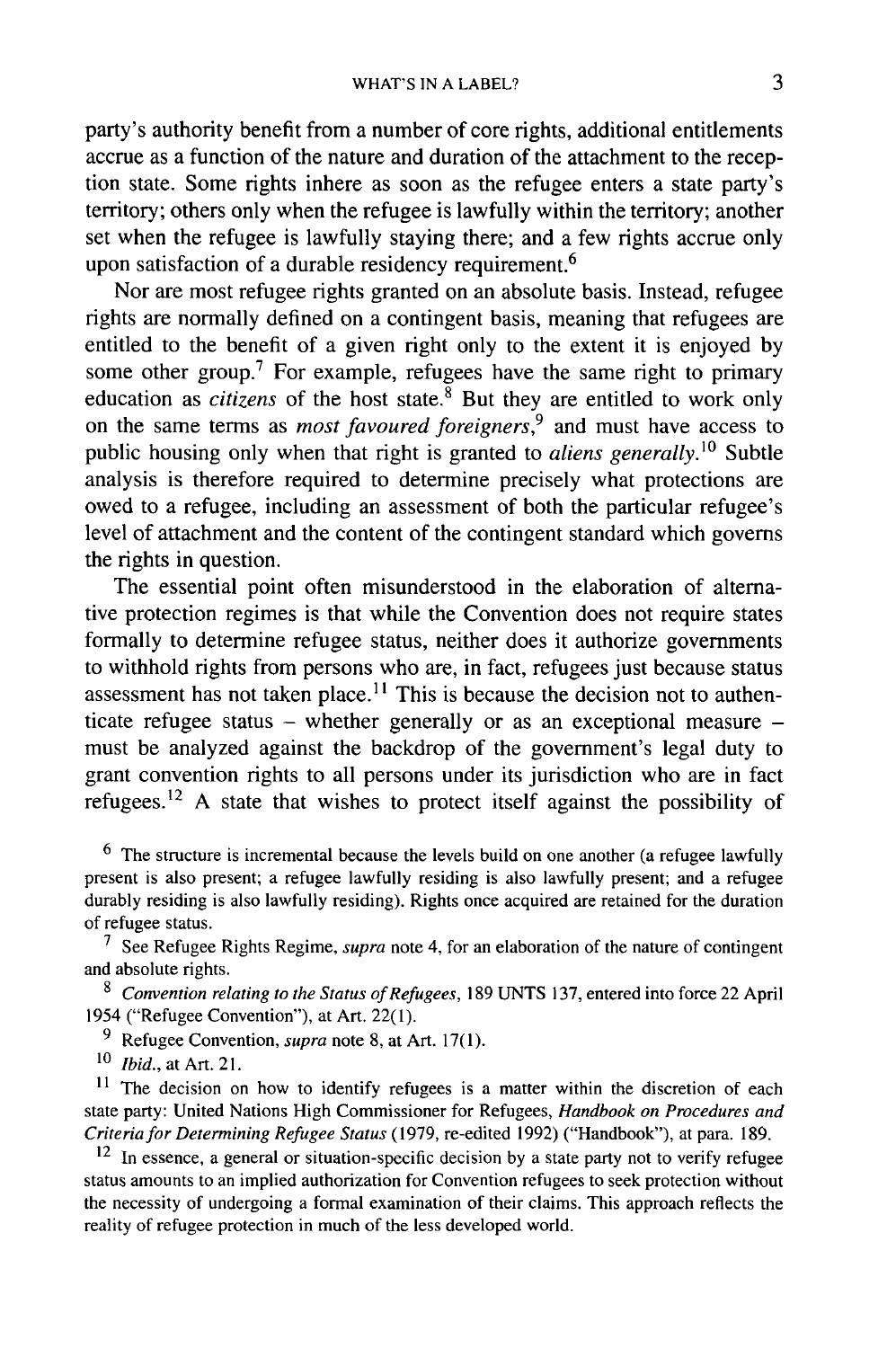receiving non-genuine claims is, of course, free to establish and operate a procedure to verify the refugee status of those who seek its protection. If, however, a state opts to delay or to dispense with adjudication of the status of persons who claim to be Convention refugees, it must be taken to have acquiesced in their assertion of entitlement to refugee rights, and provisionally grant the refugee status claimants at least the Convention rights which inhere prior to a decision having been reached to authorize the refugee to stay in its territory.<sup>13</sup>

Thus, any person in a state party's territory who in fact meets the refugee definition is entitled to protection against *refoulement* and discrimination, access to a state's courts, religious freedom, respect for property interests, and to partake in rationing and primary education systems. Such persons are entitled to be documented as having claimed refugee protection, they are to receive administrative assistance, penalties on account of their illegal entry or presence are prohibited, and restrictions on internal freedom of movement must be strictly provisional and justifiable.<sup>14</sup> Moreover, persons who are in fact refugees, though allowed to remain on the basis of one of the alternative protection labels, are also refugees "lawfully present". As such they acquire the rights to engage in self-employment, to enjoy internal freedom of movement, and to be protected against expulsion.<sup>15</sup>

Indeed, where the so-called "temporary protection" systems authorize a person who is in fact a refugee to remain on an ongoing basis, refugees are further entitled to claim the benefit of those rights which accrue at the next level of attachment, "lawful stay". This is because the notion of "lawful

<sup>13</sup> These are the rights that inhere in refugees without qualification, as well as those rights that are acquired by refugees who are "in" or "lawfully in" a state party's territory. By provisional grant, I mean that the duty to recognize these rights comes to an end if and when a final decision is reached that the individual in question is not a Convention refugee.

 $14$  A significant number of rights are attributed to "refugees" without qualification of any kind: see Refugee Convention, *supra* note 8, at Arts. 3 ("non-discrimination"), 12 ("personal status"), 13 ("movable and immovable property"), 16( I) ("access to courts"), 20 ("rationing"), 22 ("education"), 29 ("fiscal charges"), 33 ("prohibition of expulsion or return - 'refoule*ment*"'). Several other rights accrue to all refugees who are simply "in" or "within" a contracting state's territory: see Refugee Convention, *supra* note 8, at Arts. 4 ("religion"), 25 ("administrative assistance"), 27 ("identity papers"), 31(1) ("non-penalization for illegal entry or presence") and  $31(2)$  ("movements of refugees unlawfully in the country of refuge"). In most cases, these formulations amount to the same thing: any refugee physically present, lawfully or unlawfully, in territory under a state's jurisdiction may invoke these rights. But rights which accrue at the first level of attachment are also owed when a state asserts jurisdiction over refugees not in its territory, eg. on the high seas. See my "Refugee Law is Not Immigration Law," (2002) Canadian Council on International Law Proceedings 134-157, edited version reprinted in (2002) *World Refugee Survey,* pp. 38-45.

<sup>15</sup> See Refugee Convention, *supra* note 8, at Arts. 18 ("self-employment"), 26 ("freedom of movement"), and 32 ("expulsion").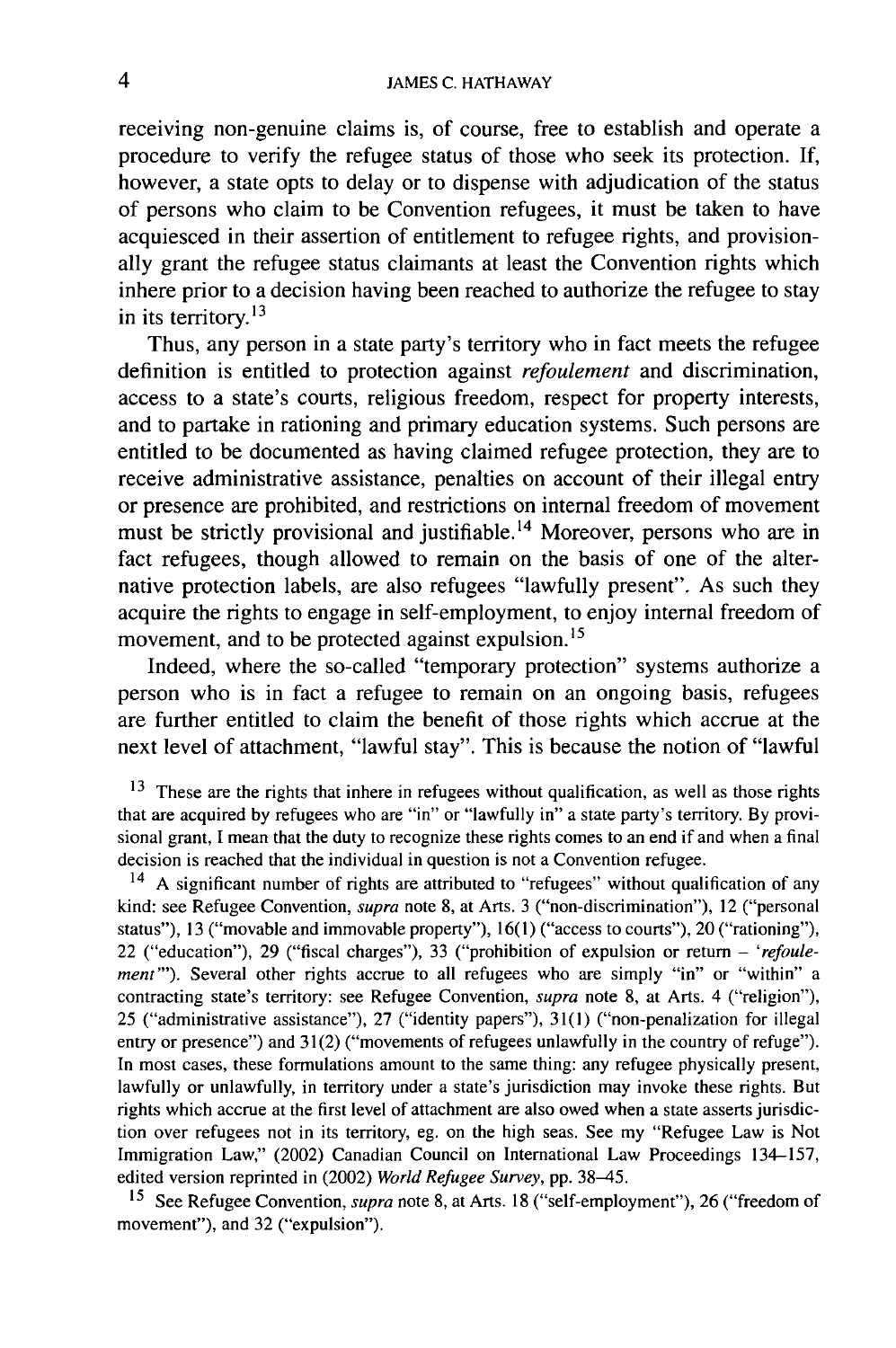stay" is not predicated on a formal declaration of refugee status, grant of the right of permanent residence, or establishment of domicile. As the drafters of the Convention emphasized, it is the refugee's *de facto* circumstances which determine whether or not this level of attachment is satisfied.<sup>16</sup> They insisted that the notion of lawful stay ('residence reguliere') is "very wide in meaning ... [and] implie[s] a settling down and, consequently, a certain length of residence". 17 As a practical matter, Grahl-Madsen therefore concluded that lawful stay may be implied from an officially tolerated stay beyond the last date that an individual is allowed to remain in a country without securing a residence permit.<sup>18</sup> These additional rights include freedom of association, the right to engage in wage-earning employment and to practice a profession, access to housing and welfare, protection of labour and social security legislation, intellectual property rights, and to receive travel documentation.<sup>19</sup>

In sum, if the goal of the various alternative protection labels and their accompanying "temporary" protection systems is to avoid the need to recognize most Convention rights, they are legally untenable. And if their goal is instead to avoid the need to grant asylum, they are legally unnecessary. Under international law, the alternative labels grant states no broader discretion to withhold rights than does formal recognition of refugee status, and formal recognition of refugee status does not require governments to grant asylum

<sup>16</sup> "[T]here were two alternatives: either to say 'résidant régulièrement' and 'lawfully resident,' or to say 'lawfully' in which case 'residant' must be omitted, otherwise, there would be too many complications in the translation of the various articles. ... [I]t would be better to say 'régulièrement,' since 'légalement' seemed too decidedly legal ...": Statement of Mr. Juvigny of France, U.N. Doc. E/ AC.32/SR.42, at pp. 33-34, 24 August 1950.

<sup>17</sup> Statement of Mr. Juvigny of France, U.N. Doc. E/AC.32/SR.42, at p. 12, 24 August 1950. <sup>18</sup> "Considering that three months seems to be almost universally accepted as the period for which an alien may remain in a country without needing a residence permit ... it would seem that once a refugee, having filed the requisite application, has remained for more than three months, he should be considered 'lawfully staying', even though the authority for his continued sojourn merely is a 'provisional receipt' or its equivalent .... This leads us to the more general observation, that a refugee is 'residant regulierement' ('lawfully staying') ... if he is in possession of a residence permit (or its equivalent) entitling him to remain there for more than three months, or if he actually is lawfully present in a territory beyond a period of three months after his entry (or after his reporting himself to the authorities, as the case may be)": A. Grahl-Madsen, *The Status of Refugees in International Law* (1966), ("Status of Refugees"), at pp. 353-354.

<sup>19</sup> See Refugee Convention, *supra* note 8, at Arts. 14 ("artistic and industrial property"), 15 ("right of association"), 17 ("wage-earning employment"), 19 ("liberal professions"), 21 ("housing"), 23 ("public relief'), 24 ("labour legislation and social security"), and 28 ("travel documents"). In specific circumstances, the benefit of Arts. 7(2) ("exemption from reciprocity") and 17(2) (exemption from restrictive measures imposed on aliens in the context of "wage-earning employment") may also be claimed.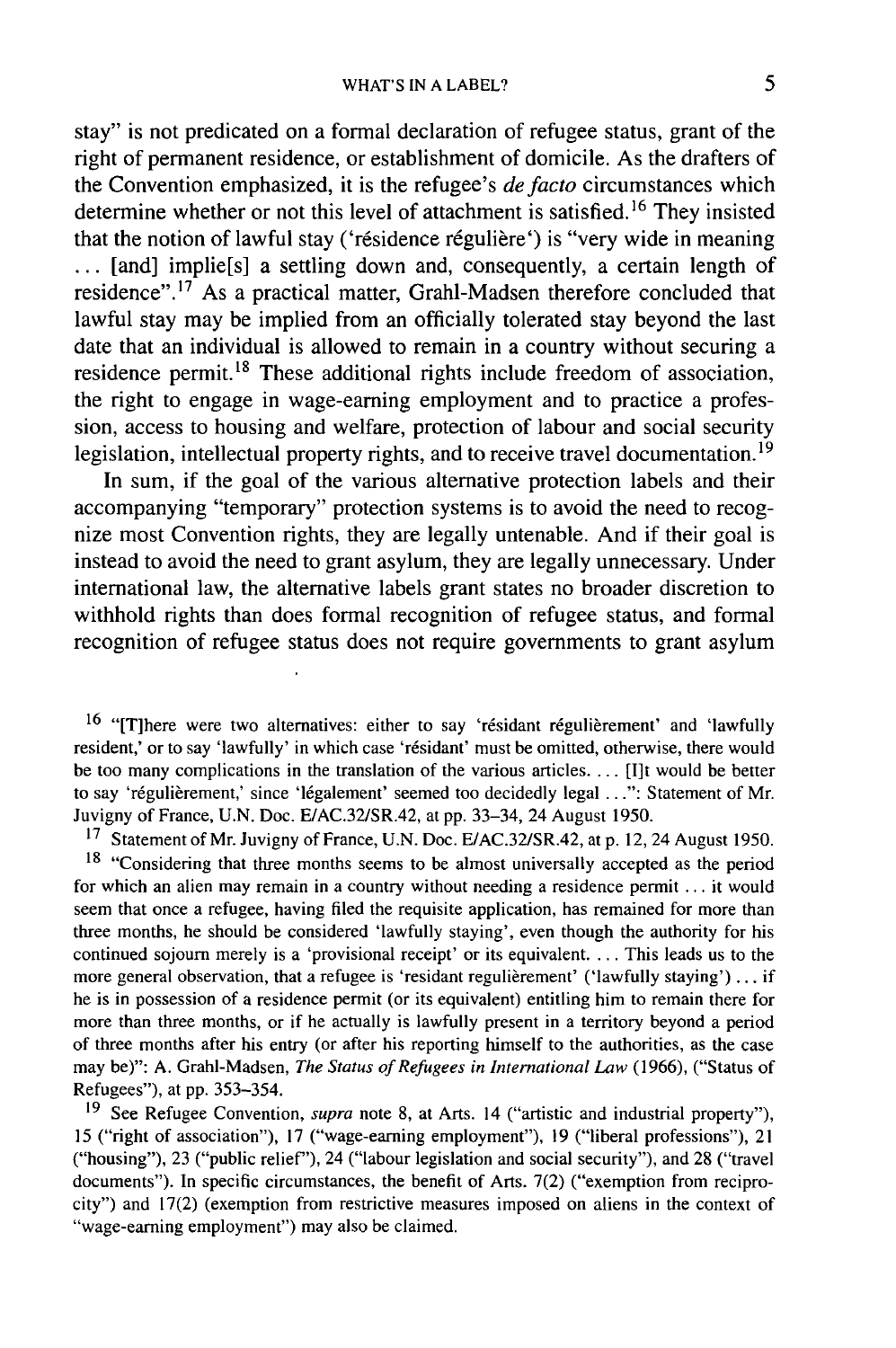any more than a decision to bestow an alternative protection label. In short, the label assigned just does not matter.

#### **The Emerging European Protection Regime**

During the first half of the twentieth century, it was Europe which invented and led the way in regularly revising refugee law to meet new circumstances.<sup>20</sup> Over the last quarter of that century, however, it was Europe which developed the means by which refugee law obligations were too frequently avoided, and sometimes evaded. In the twenty-first century, the projects approved by, and now under consideration within, the European Union afford Europe an extraordinary opportunity to prove not only that it is firmly committed to respect for international refugee law obligations, but more important once again to pioneer the practical implementation of those duties. By taking the lead in the development of a unified and fully rightsregarding procedure for recognizing both Convention refugees and a broader category of persons entitled to international protection, Europe has the ability to reclaim its historical legacy.

Perhaps the most remarkable feature of the evolving European protection system is its rejection  $-$  in part, formally, in part, *de facto*  $-$  of past efforts to force refugees to accept an alternative label with less-than-Convention rights. While some important concerns remain at the level of detail (to which I return below), it is important to recognize and to applaud this fundamental shift away from practises which effectively denied refugees their Convention rights.

First, and most important, the Council of the European Union has formally committed itself to the position that "[p ]ersons enjoying temporary protection must be able to lodge an application for asylum at any time".<sup>21</sup> By virtue of this undertaking, a refugee may no longer be forced - as occurred in some states during the reception of Bosnian refugees<sup>22</sup> – to accept a lesser status with lesser rights. This critical safety valve in the new European temporary

20 See generally Refugee Status, *supra* note I, at pp. 1-6.

 $21$  "Council Directive on minimum standards for giving temporary protection in the event of a mass influx of displaced persons and on measures promoting a balance of effort between Member States in receiving such persons and bearing the consequences thereof", Doc. 2001/55/EC, 20 July 2001, at para. 17(1). While states may provide that those applying for "asylum" may not concurrently enjoy the benefits of temporary protection status, the individual concerned must be allowed to resume temporary protected status if the application is refused: *id.* at Art. 19.

<sup>22</sup> See D. Sopf, "Temporary Protection in Europe After 1990: The 'Right to Remain' of Genuine Convention Refugees", (2001) 6 *Washington University Journal of Law and Policy,*  p. 109.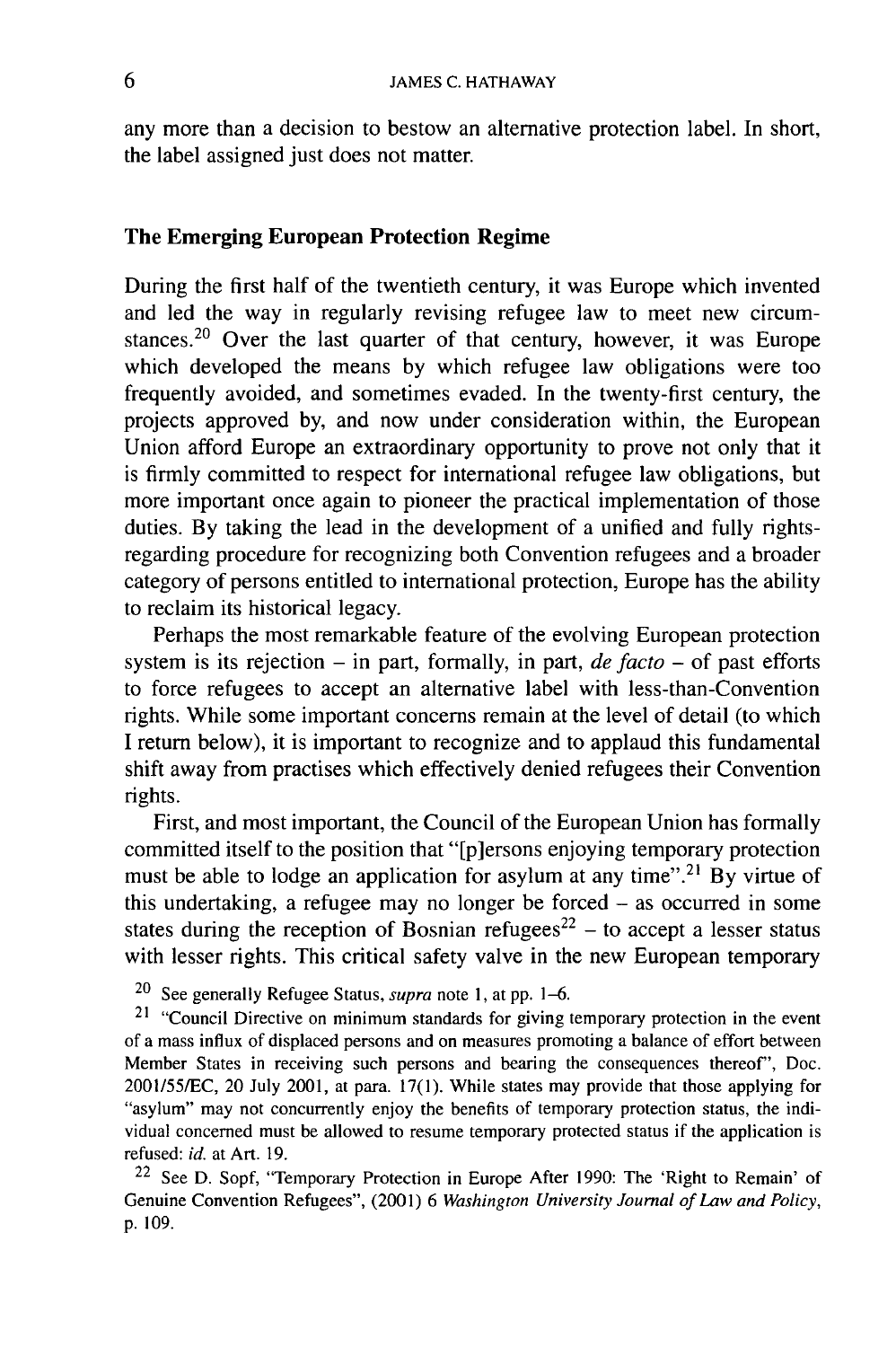protection mechanism enables governments to meet their Convention obligations even while establishing a "temporary" protection system which guarantees less-than-Convention rights.<sup>23</sup> There is no breach of international law where a refugee may choose to accept the benefits of an alternative label (because, for example, that tack involves less fuss and provides a more immediate source of stability), so long as he or she may elect instead to be treated as a refugee, albeit only provisionally pending a formal evaluation of refugee status<sup>24</sup>

The second important shift in the European system guards against the denial of refugee rights to persons granted admission not to a "temporary" protection regime, but to a more durable system of protection. Under the approach now emerging, Europe is poised to end the *de facto* strategy of denying refugees their Convention rights by assigning them alternative (durable) protection labels. This analysis may at first seem counter-intuitive: after all, a major feature of the Commission's draft directive on standards for qualification and status is a fairly detailed system of "subsidiary protection".<sup>25</sup> But the inclusion of this category seems more a function of habit than of substance.

Those recognized as entitled to subsidiary protection rather than Convention refugee status will wear a different label. For the most part, however, the differences in the rights they will enjoy are not such as to raise refugee law concerns, even if someone who is in fact a Convention refugee were to be assigned the alternative label.<sup>26</sup> For example, the most striking difference in the way the proposal recommends treating refugees and the beneficiaries

23 The European Council on Refugees and Exiles ("ECRE") has, however, expressed its concern in particular regarding the lesser rights of the beneficiaries of temporary protection status to access health care and to enjoy freedom of internal movement: ECRE, "Information Note on the Council Directive 2001/55/EC of 20 July 2001" (1 September 2001).

 $24$  Importantly, under the Convention's incremental rights regime, an individual seeking verification of refugee status is lawfully present in a state party and therefore provisionally entitled to the benefit of at least the rights which accrue at that level of attachment. See discussion of the rationale for provisional acquisition of basic refugee rights in text *supra* at notes 3-5. The specific entitlement of persons seeking recognition of refugee status is addressed in text *infra* at notes 37-41.

<sup>25</sup> "Proposal for a Council Directive on minimum standards for the qualification and status of third country nationals and stateless persons as refugees or as persons who otherwise need international protection", EU Doc. 14643/02 (Asile 68), 22 November 2002 ("EU Qualification and Status Proposal"), at Chapter V.

 $26$  While persons recognized as refugees have immediate access to integration facilities, equivalent programmes for members of the subsidiary class may be delayed up to one year after status is granted: EU Qualification and Status Proposal, *supra* note 25, at Art. 31. But because there is no legal duty to provide refugees with integration facilities, the differential approach taken to access by refugees and members of the subsidiary class on this matter does not violate a relevant substantive provision of the Refugee Convention (though its legality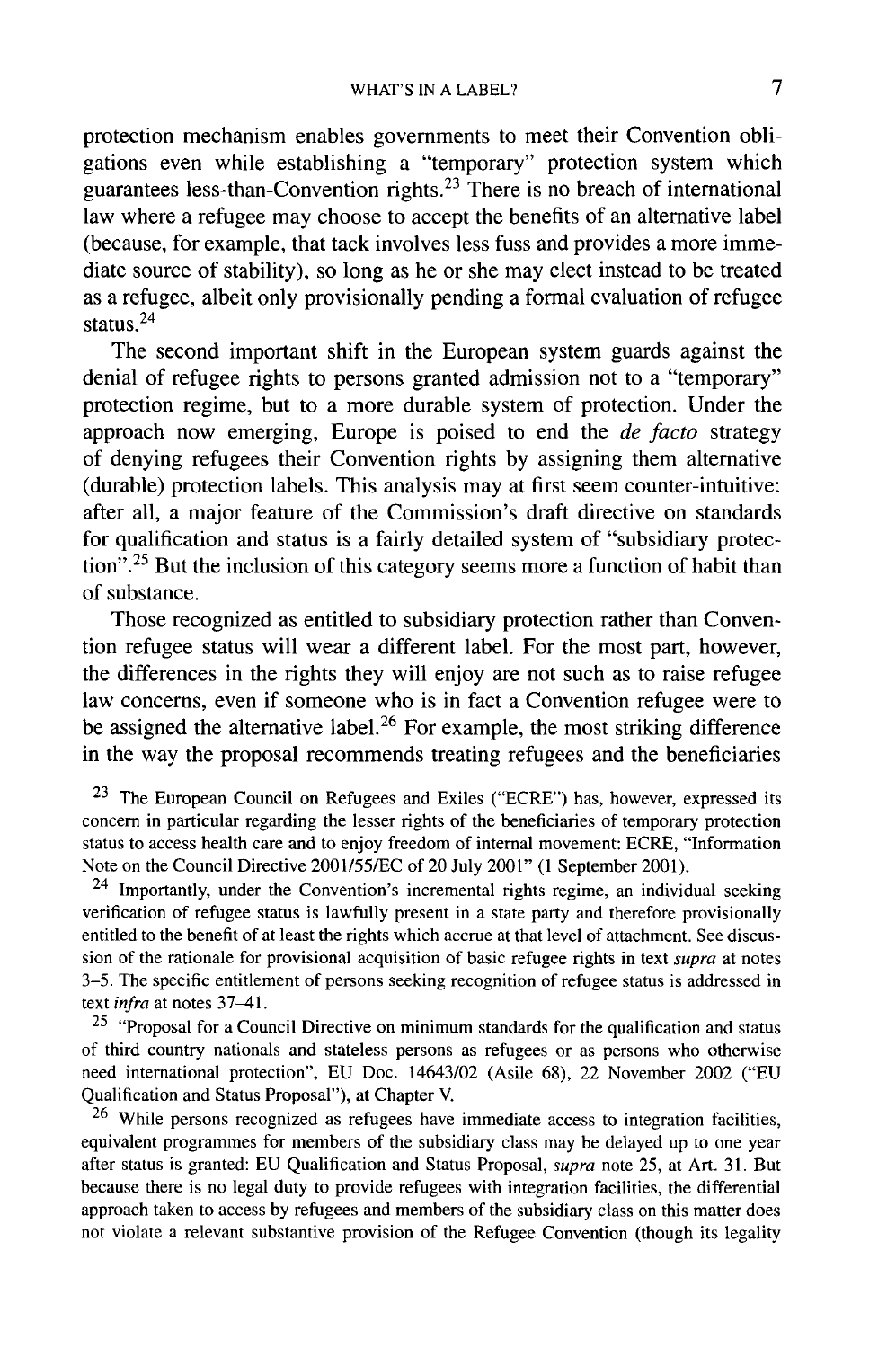of subsidiary protection is the length of the residence permit each would be issued (five years for refugees, one year for members of the subsidiary protection class).<sup>27</sup> Yet because refugees have no right to long-term residence, but only to be protected until and unless their refugee status ceases in accordance with international law, this difference of treatment does not infringe the Convention. 28

There are, however, two areas in which it is not presently proposed to treat members of the subsidiary class in line with the Refugee Convention. First, they are not granted travel documents in accordance with the requirements of Art. 28 of the Convention.<sup>29</sup> Second, their access to the labour market is to be denied for up to six months following the date on which their status is granted.<sup>30</sup> If these two, comparatively minor, divergences were eliminated, there would be no legally cognizable risk if a genuine refugee were instead to be granted only subsidiary protection.

might well be challenged by reference to the duty of non-discrimination under Art. 26 of the International Covenant on Civil and Political Rights).

27 EU Qualification and Status Proposal, *supra* note 25, at Art. 21.

28 Art. 34 of the Refugee Convention, *supra* note 8, encourages, but does not require, states to assimilate refugees. The critical concern is that there be no risk of *refoulement*  (Refugee Convention, Art. 33) while respecting other rights. This concern is addressed by the Commission's proposal which requires that the residence permit of a member of the subsidiary protection class be renewed "... until such time as the granting authorities establish that such protection is no longer required": EU Qualification and Status Proposal, *supra* note 25, at Art. 21(2). So long as this requirement is read in consonance with Art. 16(2), which effectively incorporates the substance of Art.  $1(C)(5-6)$  of the Refugee Convention, the proposal establishes a structure which complies with Art. 33 of the Refugee Convention.

 $29$  The beneficiaries of subsidiary protection are entitled to receive travel documents only if they "are unable to obtain a national passport": EU Qualification and Status Proposal, *supra*  note 25, at Art. 23. If able to secure the passport of their country of origin, persons granted subsidiary protection are therefore effectively required to entrust their welfare while travelling abroad to the protection of their state of origin  $-$  a proposition difficult to square with the logic of granting them a right to be protected from that country by admission to the host country. Indeed, a refugee seeking a passport from his country of origin would be subject to cessation under Art. l(C)(l) of the Refugee Convention. See Refugee Status, *supra* note l, at pp. 192-196.

30 EU Qualification and Status Proposal, *supra* note 25, at Art. 24. Art. 17 of the Refugee Convention requires immediate access to wage-earning employment once a refugee is lawfully staying in the host country, a duty codified only in the case of persons formally recognized as refugees under the EU proposal, *id.* It is moreover noteworthy that the proposal fails to recognize (for either refugees or persons granted subsidiary protection) that the right to engage in self-employment accrues earlier than the right to undertake wage-earning employment: Refugee Convention, *supra* note 8, at Art. 18. But because the right of refugees "lawfully in" a state's territory requires only that refugees be granted the same entitlements in this regard as "aliens generally" (and because EU states do not generally grant "aliens generally" any right to undertake self-employment), the omission may be of no practical consequence.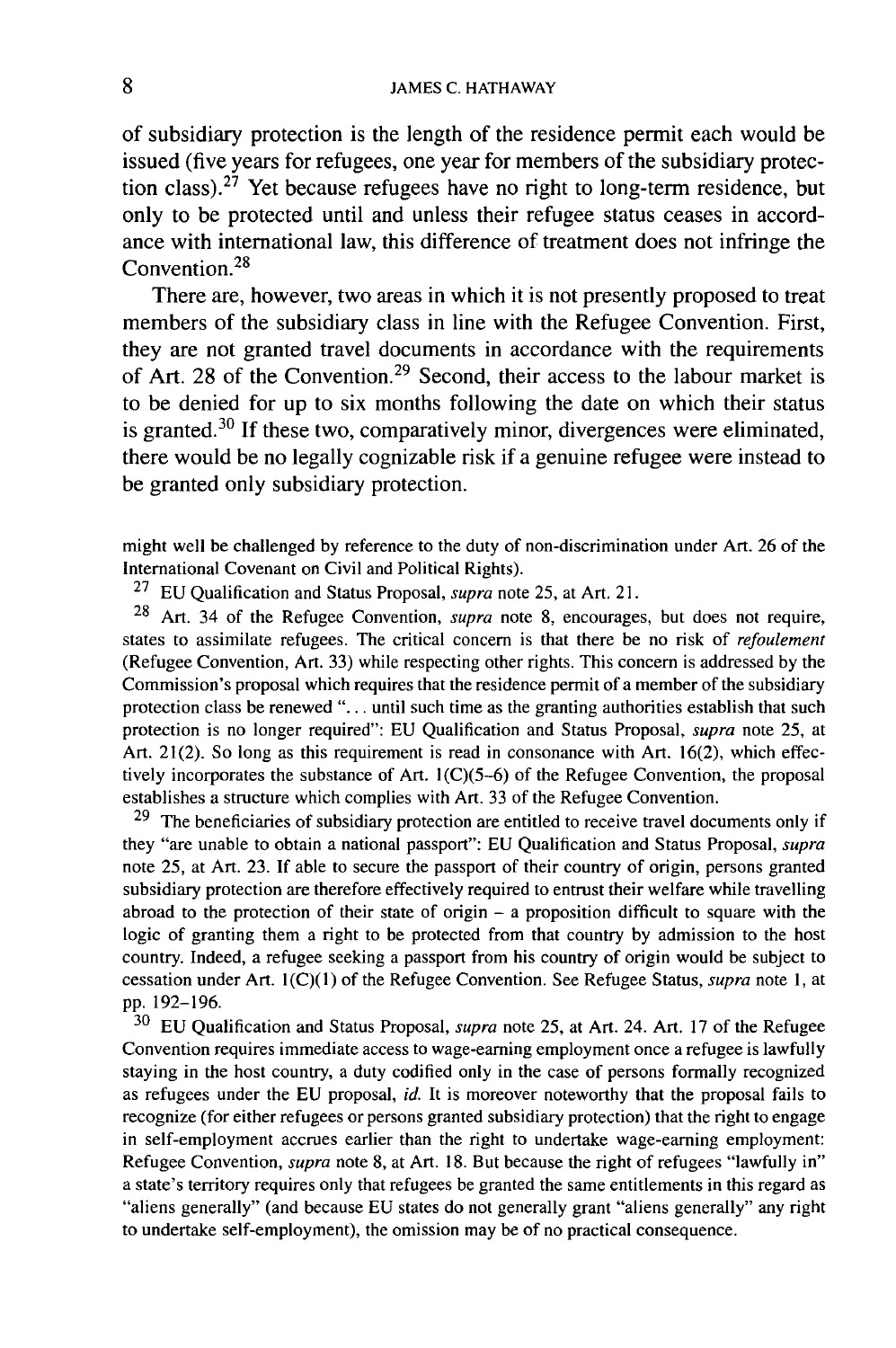The combination of these two changes  $-$  no mandatory diversion to temporary protection, and very few legally relevant differences between the entitlements of refugee status and of subsidiary protection - goes a very long distance towards remedying the risk of denying refugees their rights by the assignment of alternative protection labels. These measures should be applauded as a reaffirmation of the true meaning of the Refugee Convention,<sup>31</sup> and deserve the strong support of refugee scholars and advocates. Indeed, they are the critical foundation upon which to consider building a unified decision-making structure for all categories of persons entitled to international legal protection. 32

#### **Problems Remaining**

I would be remiss, however, if I did not point out what I view as three important deficiencies in the common European asylum policy as presently conceived. I do so not to take anything away from the extraordinary significance of the two shifts just described, but in the hope that it is not too late to reconsider at least some details of the more coherent refugee policy now being constructed.

First, in considering the question of minimum standards for the reception of persons seeking protection, the approach proposed in the Commission's current draft directive treats "asylum seekers" (or "applicants") as a category of persons not entitled to invoke rights under the Refugee Convention.<sup>33</sup> While it is true that an individual seeking recognition of refugee status is not necessarily a refugee, it is also true that an individual is necessarily a refugee - and hence entitled to claim the rights of refugees - prior to the formal verification of his or her status:

A person is a refugee within the meaning of the 1951 Convention as soon as he fulfils the criteria contained in the definition. This would necessarily occur prior to the time at which his refugee status is formally determined. Recognition of his refugee status does not therefore make him a refugee

 $31$  Thomas Spijkerboer arrives at a similar conclusion by analysis of the personal scope of the various European protection categories: T. Spijkerboer, "Subsidiarity in asylum law: the personal scope of international protection", in D. Bouteillet-Paquet (ed.), *Subsidiary protection of refugees in the European Union: complementing the Geneva Convention?,* p. 19 (2002).

32 See text *infra* following note 71.

33 "Proposal for a Council Directive laying down minimum standards on the reception of applicants for asylum in Member States", Doc. 15398/02, Asile 78, 13 December 2002 ("EU Reception Standards Proposal"), at Art. 2(c).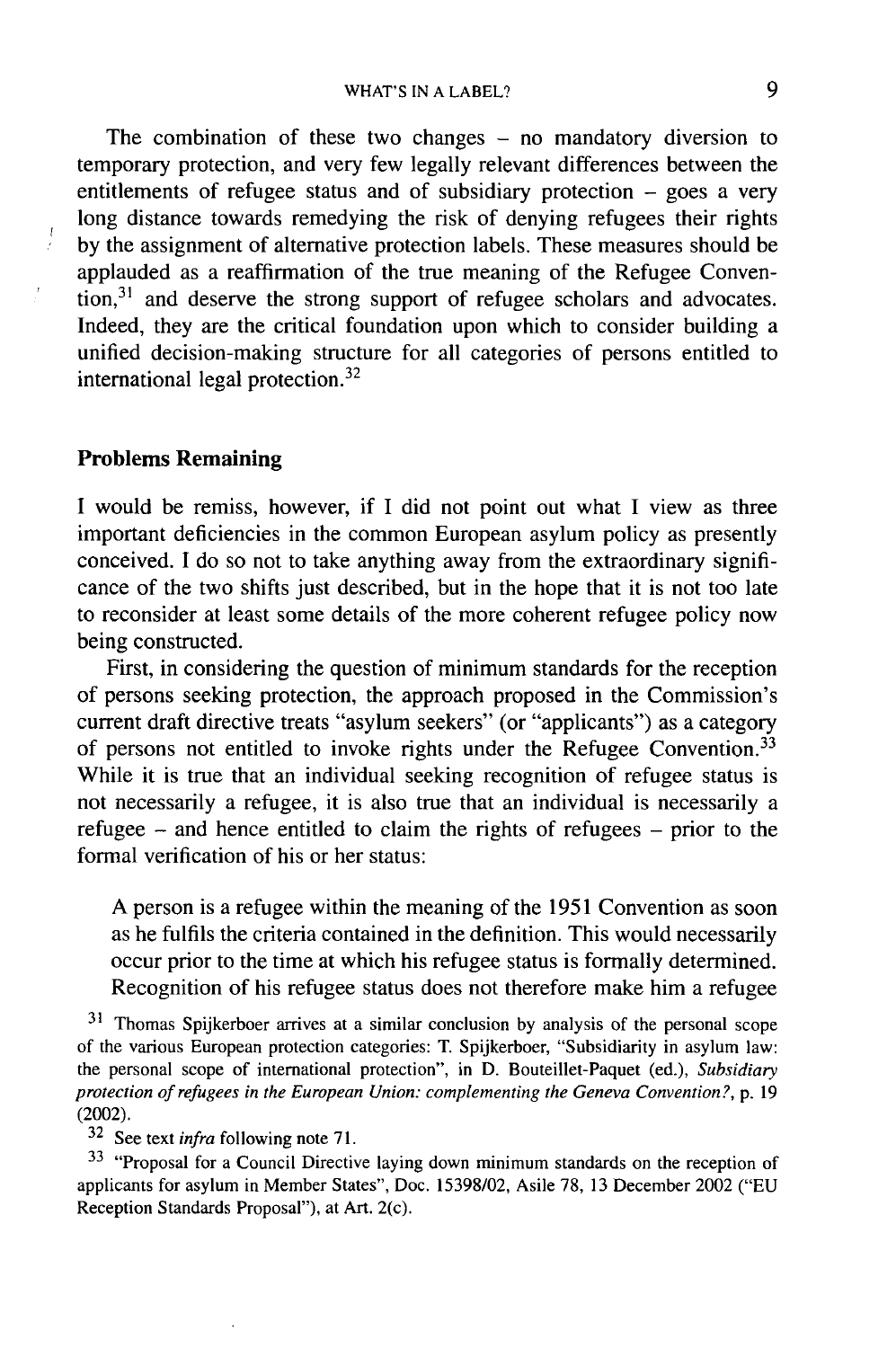but declares him to be one. He does not become a refugee because of recognition, but is recognized because he is a refugee.<sup>34</sup>

The declaratory nature of refugee status means that a general policy of failing to recognize Convention rights until and unless refugee status is affirmatively verified will in practise deny rights to persons clearly entitled to protection under the text of the treaty.<sup>35</sup> Unless status assessment is virtually immediate. a state adhering to such a policy will be unable to meet its duty to implement the Refugee Convention in good faith. 36

This dilemma can only be resolved by granting any person who claims to be a Convention refugee the provisional benefit of at least the more basic rights set by the Convention.<sup>37</sup> Governments that wish to be relieved of the presumptive (if minimalist) responsibility towards all asylum seekers have the legal authority to take steps to expedite formal determination of refugee status, including by resort to a fairly constructed procedure for "manifestly unfounded claims" if necessary.<sup>38</sup> Convention rights can then be withdrawn from persons found not to be refugees. But any effort to withhold all Convention rights pending status determination is irreconcilable to a treaty that explicitly provides for rights to accrue before a refugee is found to be eligible to remain in the asylum country.<sup>39</sup>

34 Handbook, *supra* note 11, at para. 28.

 $35$  The spirit of the Convention's incremental rights regime was recognized, albeit indirectly, in a now-abandoned clause of the EU Reception Standards Proposal, EU Doc. COM(2001) 181 final, 3 April 2001 ("Apr. 2001 Draft of EU Reception Standards Proposal"), at Preamble, para. 8: "The living conditions of applicants for asylum should in all cases be dignified, but they should be improved when applications are considered admissible and not manifestly unfounded".

36 Vienna Convention, *supra* note 5, at Art. 26. "The principle of good faith underlies the most fundamental of all norms of treaty law - namely, the rule *pacta sunt servanda .* ... Where a third party is called upon to interpret the treaty, his obligation is to draw inspiration from the good faith that should animate the parties if they were themselves called upon to seek the meaning of the text which they have drawn up": I. Sinclair, *The Vienna Convention on the Law of Treaties,* pp. I 19-120 (1984).

 $37$  Specifically, states must at this point grant refugees the provisional benefits of those rights which inhere by virtue of "lawful presence". See text *supra* at notes 14-15 for a description of these rights.

<sup>38</sup> Manifestly unfounded claims are "those which are clearly fraudulent or not related to the criteria for the granting of refugee status laid down in the 1951 United Nations Convention relating to the Status of Refugees nor to any other criteria justifying the granting of asylum": Executive Committee of the High Commissioner's Programme, Conclusion No. 30 (XXXIV)  $(1983)$ , at para.  $(d)$ .

<sup>39</sup> Since the Convention grants rights when a refugee is "in" and "lawfully in" a state – not just once he or she is "lawfully staying" or durably residing there - it is difficult to justify a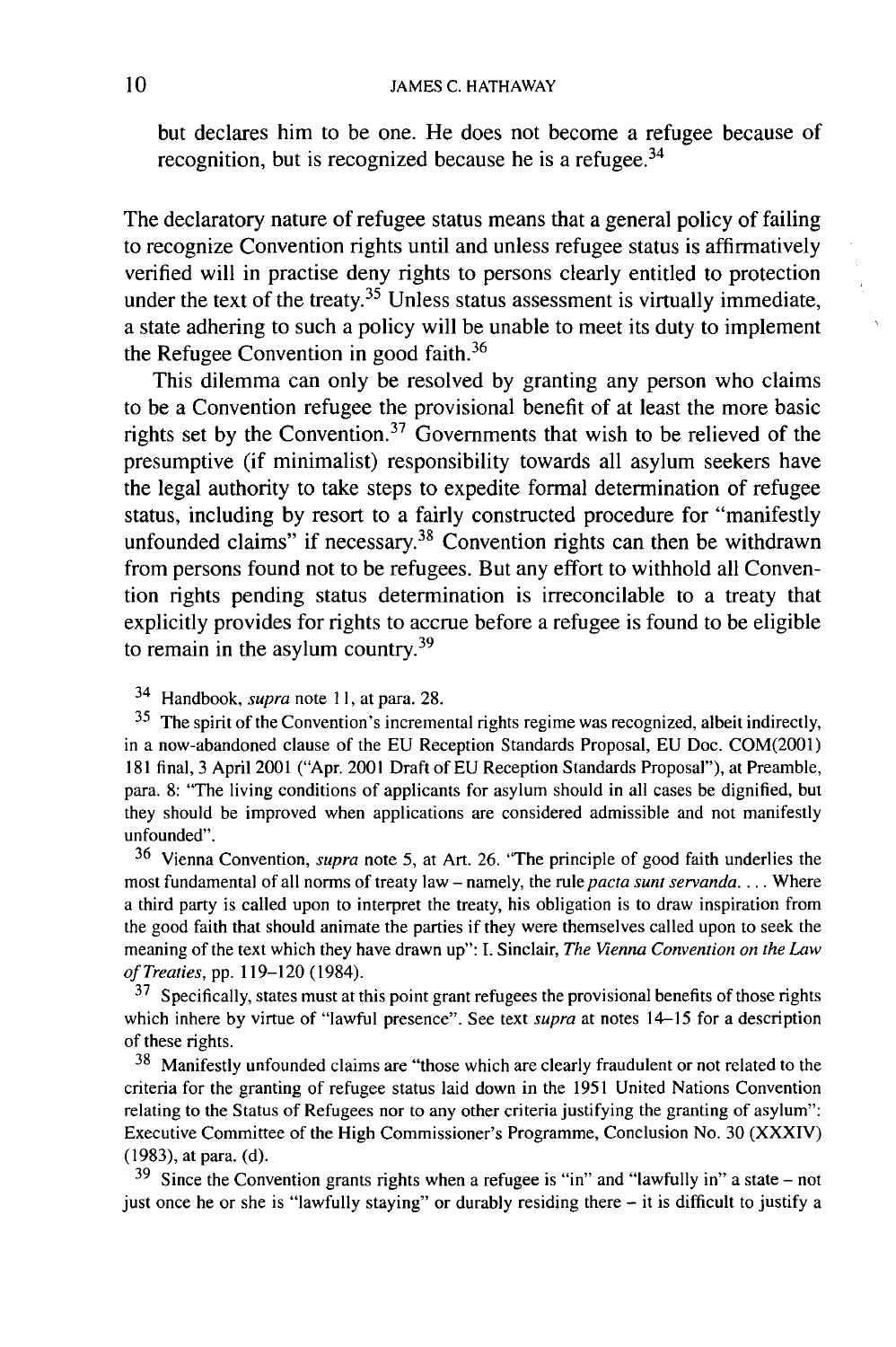In fact, the only international legal relevance of having entered a system of refugee status verification is that the rights to which the individual is provisionally entitled are enhanced. This is because an individual who seeks recognition of refugee status in a state party to the Convention, and who has provided authorities with the information that will enable them to consider his or her entitlement to refugee status  $-$  in particular, details of personal and national identity, and the facts relied upon in support of the claim for admission – has ceased to be irregularly present.<sup>40</sup> Once having met the administrative requirements established by the state to consider which persons who arrive without authorization should nonetheless be allowed to remain there as refugees, the refugee is lawfully present in that country.<sup>41</sup>

Yet the current Commission proposal grants governments a general prerogative to assign refugees to "an area", $42$  and even allows the reception country to "decide on the residence of the asylum seeker" where necessary to ensure "the swift processing and effective monitoring of his or her application".<sup>43</sup> This approach conflicts with Article 31(2) of the Refugee Convention, which grants states only a limited prerogative to detain a person seeking refugee status until his or her identity is established, basic security concerns are investigated, and the asylum seeker's cooperation is secured for purposes of conducting all necessary investigations into his or her claim to protection. Once these concerns have been addressed, the refugee's presence has been regularized in the receiving state, and refugee-specific restrictions on freedom of movement must come to an end in accordance with Article 26.<sup>44</sup>

construction suggesting that no Convention rights need be honoured pending the results of an inquiry intended to determine eligibility to remain in the asylum state.

<sup>40</sup> Presence is lawful in the case of "... a person ... not yet in possession of a residence permit but who had applied for it and had the receipt for that application. Only those persons who had not applied, or whose applications had been refused, were in an irregular position": Statement of Mr. Rain of France, U.N. Doc. E/AC.32/SR.15, at 20, 27 January 1950.

 $41$  Grahl-Madsen suggests one potentially important exception to this general principle. He argues that a refugee who is detained pending verification of his claim to Convention refugee status (presumably on grounds that meet the justifiability test of Art. 31 (2) of the Convention) can no longer be considered to be "lawfully" present: Status of Refugees, *supra* note 18, at pp. 361-362. This conclusion is clearly tenable, though not based on decisions reached during the drafting process. A detained refugee claimant would still be entitled to those rights that are not restricted to refugees whose presence is lawful, i.e. rights which inhere in all refugees, and in refugees who are physically present in the territory of a state party.

42 EU Reception Standards Proposal, *supra* note 33, at Art. 7(1).

<sup>43</sup>*Ibid.,* at Art. 7(2).

44 On the other hand, since access to a state's public welfare system need not be granted until a refugee is "lawfully staying" in the asylum country, Art. 23 of the Refugee Convention is not infringed by the draft provision that would allow Member States to withdraw "material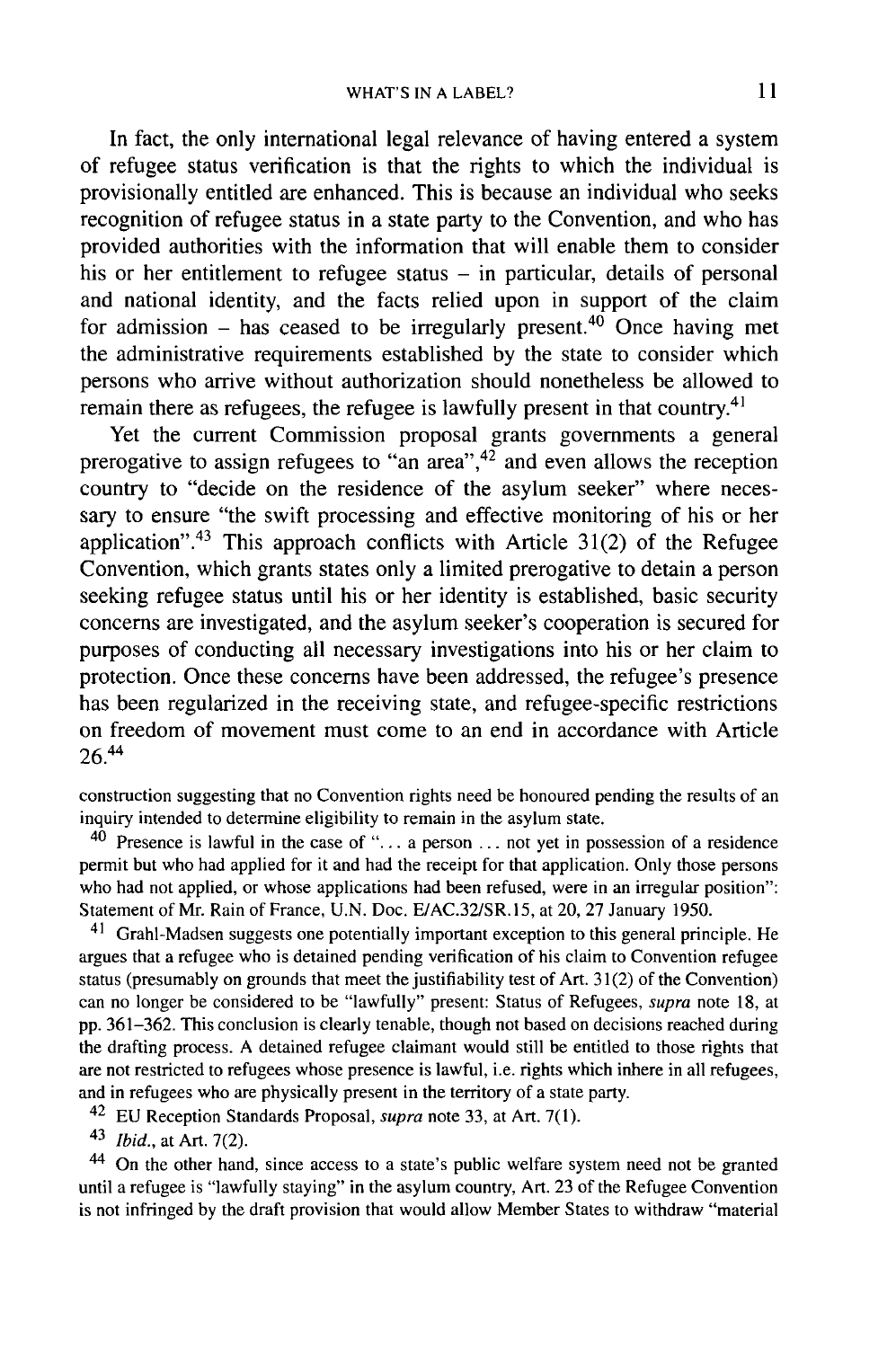The current proposal moreover authorizes states to delay access by refugee children to primary education, and guarantees them no more than education "under *similar* conditions" to those enjoyed by nationals.<sup>45</sup> The Refugee Convention, in contrast, provides for immediate access to " $\dots$  the same treatment as is accorded to nationals with respect to elementary education."<sup>46</sup>

Nor is there any basis in international law for the proposed rule authorizing the punitive reduction or withdrawal of (unspecified) rights of refugee status claimants based, for example, on their not having claimed refugee status "as soon as reasonably practicable after arrival", having breached directives which purport to restrict their freedom of internal movement, or for being dilatory in meeting their duties to provide information to authorities.<sup>47</sup> It was explicitly decided in drafting Art. 2 of the Refugee Convention that there should be no possibility of withdrawing refugee rights for reasons insufficient to justify either expulsion or the withdrawal of refugee status. As the Danish representative to the Conference of Plenipotentiaries insisted,

What was important was that the refugee should not constitute a problem, and that he should conform to the laws and regulations to which he was subject. When he failed to do so, appropriate sanctions should be applied, and repeated violations of the regulations might reasonably warrant expulsion. Until he was expelled, however, he should be treated in accordance with the provisions of the Convention and be subject only to such sanctions as were applicable to other law-breakers. $48$ 

reception conditions" (falling short of a denial of the essentials of life) if an individual seeking recognition of refugee status were to refuse to live in an assigned place: EU Reception Standards Proposal, *supra* note 33, at Art. 7(4).

<sup>45</sup> Under the current proposal, access to education may be postponed for up to three months, which period may be extended to up to one year: EU Reception Standards Proposal, *supra* note 33, at Art. I 0(2). Not only does the proposal authorize education "under similar conditions" as those granted to citizen children, but it expressly contemplates that education might be offered to refugees only in "accommodation centres": *id.* at Art.  $10(1)$ .

46 Refugee Convention, *supra* note 8, at Art. 22( I).

47 EU Reception Standards Proposal, *supra* note 33, at Art. 16. This provision is, however, an improvement on an earlier draft which recommended *inter alia* the ability to reduce or withdraw access to the labour market for the oddly framed ground of "negative behaviour": April 2001 EU Draft Asylum Applicants Proposal, *supra* note 35, at Art. 13(3).

48 Statement of Mr. Hoeg of Denmark, U.N. Doc. A/CONF.2/SR.4, at pp. 4-5, 3 July 1951. The only exception is the right of refugees to receive travel documents, which may be suspended under the explicit terms of the Convention where required by "compelling reasons of national security or public order": Refugee Convention, *supra* note 8, at Art. 27. The inappropriateness of withdrawing rights as a form of penalty has recently been noted by the European Council on Refugees and Exiles. "ECRE believes that asylum seekers who engage in criminal behaviour, or are considered a threat to national security, should be dealt with according to the national criminal law of the host state and should be treated equally with nationals .... Asylum seekers who do not comply with the rules governing the provision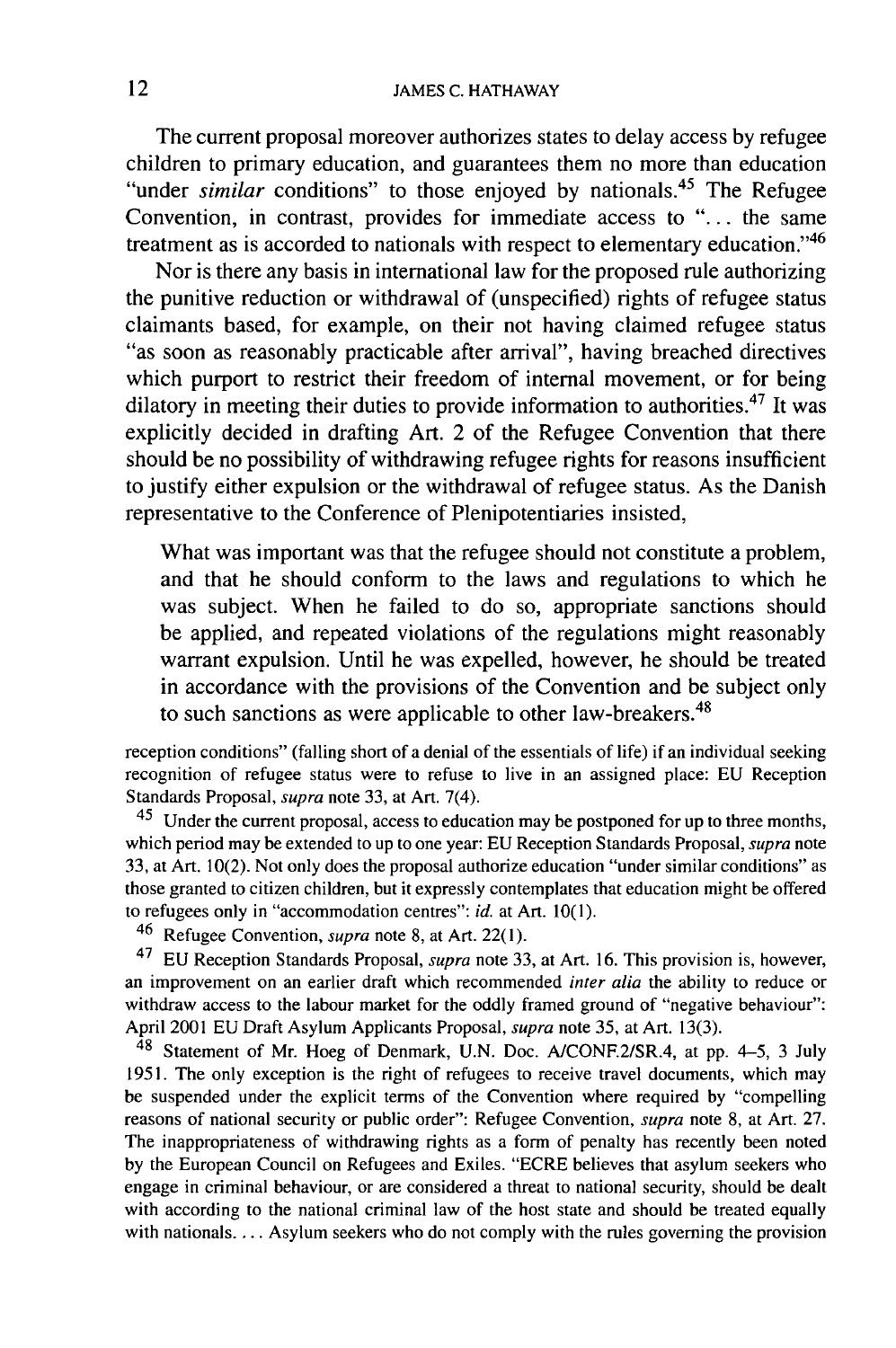Thus, failure to meet a reporting obligation can be met with a proportionate sanction, or concealment of financial resources with prosecution for fraud or a suit for compensation.<sup>49</sup> But a general prerogative to withdraw refugee rights for such matters - euphemistically described in the proposal as the authority to withdraw "reception conditions"<sup>50</sup> - is an unduly blunt and legally unwarranted invitation to violate Convention rights.

A second area of concern is the guidelines for the interpretation of refugee status. There are some important, positive aspects to the proposed rules for applying the refugee definition. At a basic level, the (belated) decision to embrace binding common standards for the assessment of refugee status is vital to the legal integrity of a system, such as that established by the Dublin Convention, which forces refugees to claim protection in a designated state of arrival.<sup>51</sup> More specifically, the proposal resolves perhaps the most contentious question in European practice by clearly affirming a comprehensive understanding of legally pertinent sources of risk.<sup>52</sup> It also clearly links analysis of harms within the ambit of "persecution" to core norms of human rights law.<sup>53</sup> But in several other respects, the definitional proposal is cause for concern. For example:

of accommodation or healthcare, or conditions of employment, education or training, may, after proper consideration of their circumstances, find those rights subject to sanctions equivalent to those imposed upon nationals. . . . All sanctions relating to asylum seekers should be part of a national regulatory framework, backed by law, in order to avoid inconsistency and discrimination": ECRE, "Summary of ECRE's position on the reduction or withdrawal of reception conditions for asylum seekers, with reference to the Proposal for a Council Directive laying down minimum standards on the reception of applicants for asylum in Member States" (February 2002).

 $49$  Indeed, the proposal recognizes as much, providing that – in addition to "reducing or withdrawing reception conditions" - states may also seek restitution from an asylum seeker who has received subsistence funds by having failed to disclose that he or she had sufficient funds to meet personal needs: EU Reception Standards Proposal, *supra* note 33, at Art. 16(1)(b).

<sup>50</sup> "Reception conditions" are defined to be "... the full set of measures that Member States grant to asylum seekers in accordance with this Directive": EU Reception Standards Proposal, *supra* note 33, at Art. 2(i).

51 See e.g. *Adan and Aitseguer v. Secretary of State for the Home Department*, [2001] 2 WLR 143 (U.K. House of Lords).

52 Specifically, "actors of persecution" are defined to include "(a) the State; (b) parties or organizations controlling the State or a substantial part of the territory of the State; [and] (c) non-State actors, if it can be demonstrated that the actors mentioned under sub-paragraphs (a) and (b), including international organizations, are unable or unwilling to provide protection ... ": EU Qualification and Status Proposal, *supra* note 25, at Art. 9.

53 EU Qualification and Status Proposal, *supra* note 25, at Art. 11 (I). Regrettably, however, the rules for interpretation of an *international* refugee definition refer solely to rights as defined under the European Convention for the Protection of Human Rights and Fundamental Freedoms. Not only is this of concern as a matter of treaty interpretation, but it may make it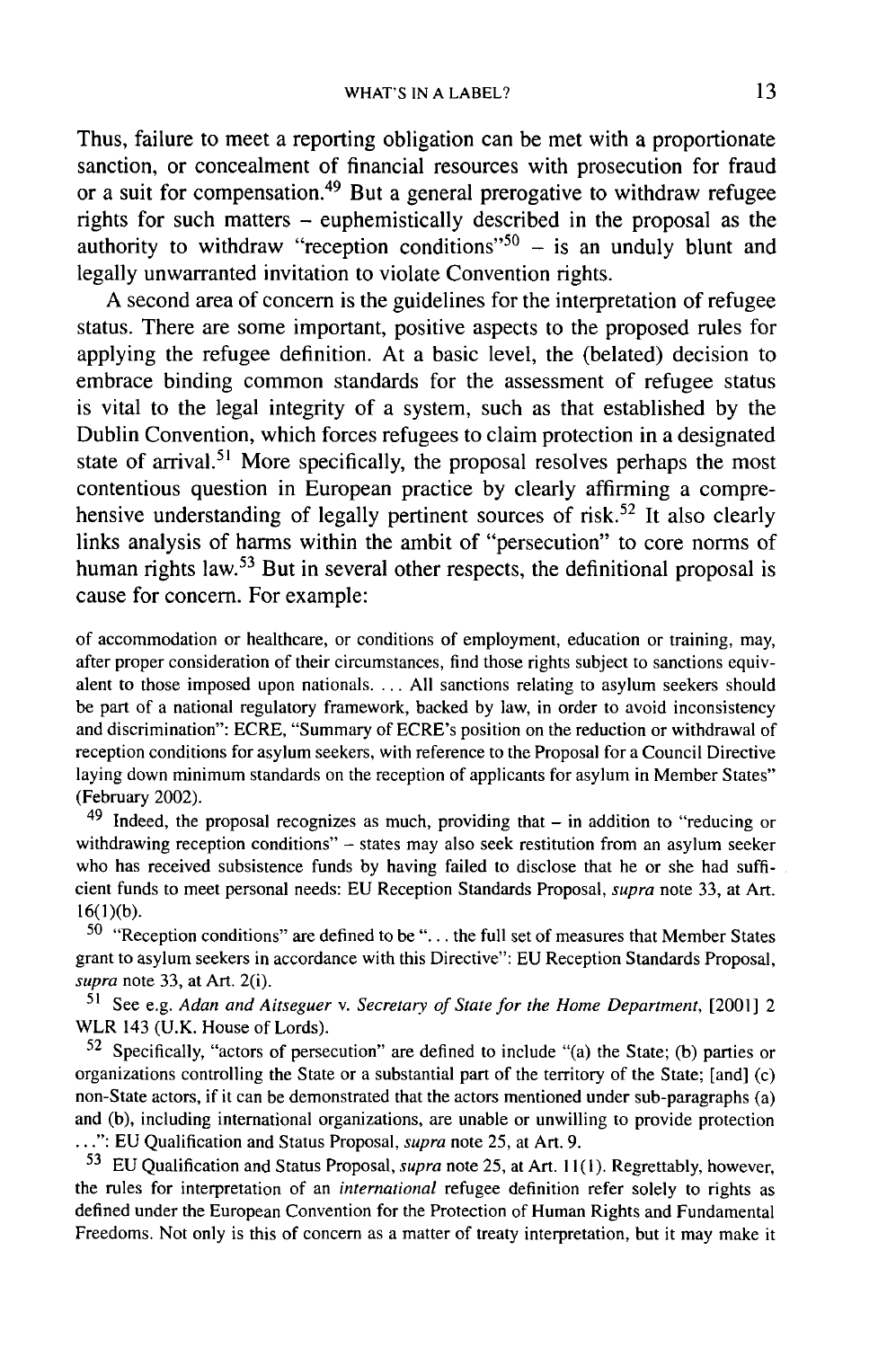- l. The most recent draft omits any reference to the fundamentally objective nature of the refugee inquiry, and specifically to the duty of the applicant to show only a "reasonable possibility" of risk. $54$
- 2. There is no clear recognition that a well-founded fear of being persecuted does not require targeting or individualized risk, but may be established where the individual concerned demonstrates risk to a group of persons defined by a Convention ground of which he or she is found to be a member.<sup>55</sup>
- 3. The rules governing *sur place* claims are internally inconsistent and overly rigid. $56$

more difficult for applicants to secure access to refugee protection based on even critical risk to economic rights (which are not explicitly protected by that treaty).

 $54$  In an earlier draft, it was explicitly affirmed that the focus of the inquiry was "whether the applicant's fear of being persecuted or exposed to other serious and unjustified harm in the country of origin is objectively established, in that there is a reasonable possibility that the applicant will be persecuted or otherwise subjected to serious harm if returned to the country of origin": "Proposal for a Council Directive on minimum standards for the qualification and status of third country nationals and stateless persons as refugees or as persons who otherwise need international protection'', EU Doc. COM(2001) 510 final, 9 September 2001 ("Sept. 2001 Draft of EU Qualification and Status Proposal"), at Art. 7(b). The present version contains a variety of rules for the assessment of "facts and circumstances", but fails to state the overarching evidentiary test that must be satisfied: EU Qualification and Status Proposal, *supra*  note 25, at Art. 7.

SS In the 1996 European Union Joint Position, O.J. L63, 13 March 1996 ("EU Joint Position"), at Art. 2, it was expressly observed that "[i]n practise it may be that a whole group of people are exposed to persecution. In such cases, too, applications will be examined individually, although in specific cases this examination may be limited to determining whether the individual belongs to the group in question".

 $56$  The present version of Art. 7(3)(d) is oddly framed in that it suggests a need specifically to focus on whether an applicant has engaged in activities "for the sole or main purpose of creating the necessary conditions for making an application for international protection", but concludes by indicating that such evidence is pertinent simply to satisfaction of the ordinary standard, namely "whether these activities will expose the concerned person to persecution or serious harm if returned to that country": EU Minimum Standards Proposal, *supra* note 25, at Art. 7(3)(d). In a subsequent draft article, it is suggested in apparent contradiction of Art.  $7(3)(d)$  that a well-founded fear in such circumstances exists in particular "... where it is established that the activities relied upon constitute the expression and continuation of convictions or orientations held in the country of origin": id. at Art. 8(2). Not only does this approach seem narrower than that set by Art. 7(3)(d), but it is not explicitly acknowledged that the fact that the activities engaged in outside the home country represents a continuation of convictions held in the country of origin is a sufficient, but not a necessary condition for recognition of a *sur place* claim. The non-absolutism of a continuity requirement was recognized, at least in part, in the EU Joint Position, *supra* note 55, at Art. 9(2): "However, such continuity must not be a requirement where the person concerned was not yet able to establish convictions because of age". To similar effect, see judicial decisions from Belgium (V.B.C., 12 Oct. 1992, C.P.R., 13 September 1990, cited in J.-Y. Carlier, *Who ls a Refugee?* (1997), at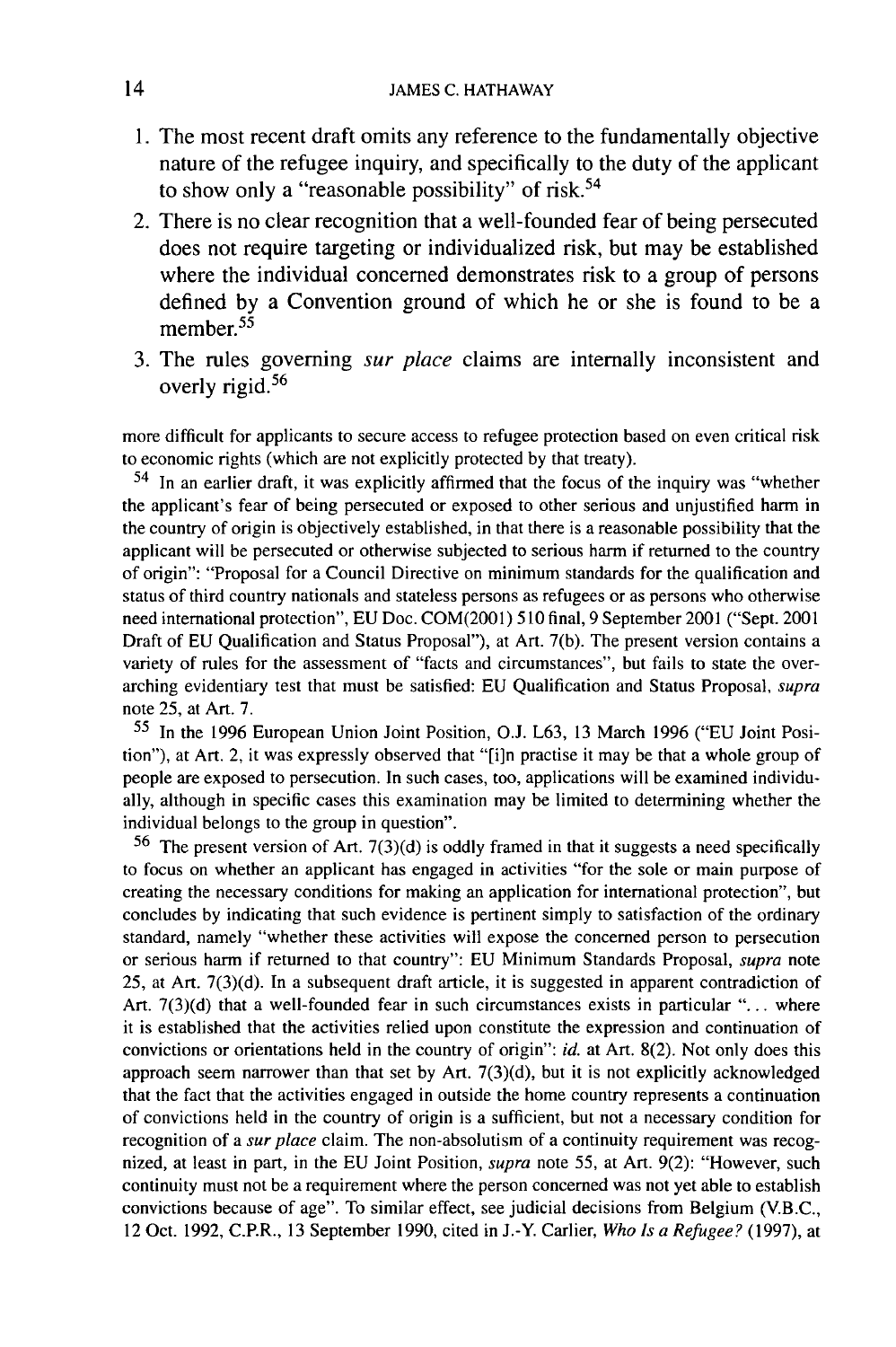- 4. The failure to treat the failure of state protection as a component of the risk of "being persecuted" may undermine genuine refugee claims where the nexus is between a Convention ground and the state's failure adequately to respond to the risk.<sup>57</sup>
- 5. Despite the Convention's focus on the applicant's real predicament, including situations in which the risk derives from state inability to protect, the proposal illogically suggests that refugee status may be denied where the state of origin has engaged in "reasonable" protective measures, with no requirement that these measures in fact reduce the risk below a "well-founded fear."<sup>58</sup>
- 6. The proposed rule denying refugee status to persons who can be returned to an area under the authority of "parties or organizations ... controlling the State or a substantial part of the territory of the State" has no basis whatever in the Refugee Convention. The Convention definition is concerned not with whether "protection" of some kind is available, but

p. 71); Germany (BverwG 9 C 143.90, 1992; 2BvR 1587/90, 1992; 2 BvR 749/89, 1990); and the United Kingdom, *(Yavari,* [1987] Imm. A.R. 138, at p. 141, cited in J.-Y. Carlier 1997, *id.* at p. 581). The recommendation to respond to self-serving (but nonetheless genuine) *sur place* claims by reducing benefits "[w]ithin the limits set out by the Geneva Convention" is, in my view, a sensible and proportionate response to such claims: EU Qualification and Status Proposal, *supra* note 25, at Art. 18(6).

57 EU Minimum Standards Proposal, *supra* note 25, at Arts. 11(1), 11(3). This gap is of particular concern in many refugee claims by women. The importance of understanding the risk of "being persecuted" to have two components (serious harm and failure of state protection) was cogently illustrated by Lord Hoffmann in the seminal decision of *Shah and Islam* v. *Secretary of State for the Home Department,* [1999] 2 AC 629 (House of Lords): "... [Sluppose the Nazi government ... did not actively organize violence against Jews, but pursued a policy of not giving any protection to Jews subjected to violence by neighbours. A Jewish shopkeeper is attacked by a gang organized by an Aryan competitor .... The competitor and his gang are motivated by business rivalry and the desire to settle old personal scores.  $\dots$ Is he being persecuted on ground of race?  $\ldots$  [I]n my opinion, he is. An essential element in the persecution, the failure by the authorities to provide protection, is based upon race. It is true that one answer to the question 'why was he attacked?' would be 'because a competitor wanted to drive him out of business.' But another answer, and in my view the right answer in the context of the Convention, would be 'he was attacked by a competitor who knew he would receive no protection because he was a Jew'." See also my "The Michigan Guidelines on Nexus to a Convention Ground", (2002), 23(2) *Michigan Journal of International Law,*  p. 207.

58 EU Minimum Standards Proposal, *supra* note 25, at Art. 9A(2). While clearly absolute protection is beyond any reasonable expectation, there is no good reason to deny refugee status where whatever efforts a state makes do not, in fact, bring the risk below the Convention's litmus test of a real chance or serious possibility of being persecuted. To hold otherwise is to favour formalism over an analysis of the reality of risk. This "best efforts" understanding has, however, been embraced by the House of Lords in its decision of *Horvath* v. *Secretary of State for the Home Department,* [2000] 3 All E.R. 577 (6 July 2000).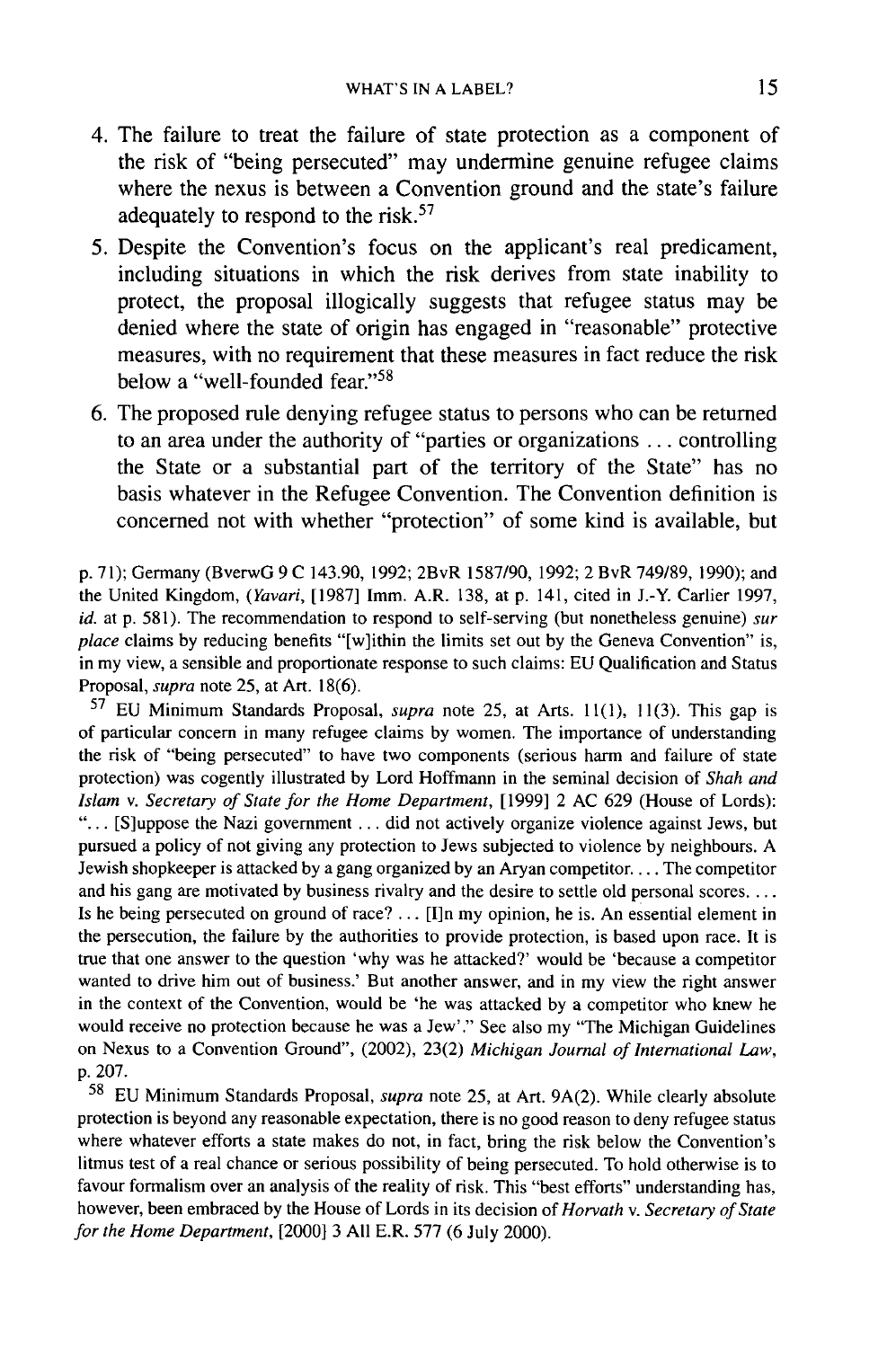rather with whether the applicant can avail himself or herself of " $\dots$  the protection *of that country* (emphasis added)."<sup>59</sup>

- 7. The suggested approach to "internal protection" unhelpfully proposes an inquiry into the reasonableness of return rather than a Convention-based analysis of whether an applicant can, in fact, access meaningful national protection in another part of his or her own country. Indeed, as recently redrafted, a claim may even be denied on grounds of a theoretical internal protection alternative despite "technical obstacles to retum."<sup>60</sup>
- 8. The meaning of "political opinion" has been vaguely and unhelpfully defined as an opinion "on a matter related to the potential persecutors.  $\cdots$ <sup>161</sup>

59 EU Minimum Standards Proposal, *supra* note 25, at Art. 9. As observed by the Supreme Court of Canada, "[t]he international community was meant to be a forum of second resort for the persecuted, a 'surrogate,' approachable upon failure of local protection. The rationale upon which international refugee law rests is not simply the need to give shelter to those persecuted by the state, but, more widely, to provide refuge to those whose home state cannot or does not afford them protection from persecution": *Attorney-General of Canada* v. *Ward*  (1993) 2 SCR 689 at p. 716. To the same effect, in *'Applicant A' and Anor* v. *Minister for Immigration and Ethnic Affairs and Anor,* ( 1997) 190 CLR 225 at p. 248, Dawson J held that it is a "well-accepted fact that international refugee law was meant to serve as a 'substitute' for national protection where the latter was not provided due to discrimination against persons on grounds of either civil or political status." Most recently, in *Horvath* v. *Secretary of State for the Home Department,* [2000] 3 All E.R. 577, Lord Hope observed: "The general purpose of the Convention is to enable a person who no longer has the benefit of protection against persecution for a Convention reason in his own country to tum for protection to the international community" (p. 581); and per Lord Lloyd: "Thus the principle of surrogate protection finds its proper place in the second half of art  $1A(2)$ . If there is a failure of protection by the country of origin, the applicant will be unable to avail himself of that country's protection" (at p. 589). The purport of the current EU draft clause is clear from the language proposed in an earlier draft, in which "state" protection was defined to include protection provided by "... stable quasi-State authorities who control a clearly defined territory of significant size and stability ... ": September 2001 Draft of EU Qualification and Status Proposal, *supra*  note 54, at Art. 9(3). Yet as a matter of international law, there is clearly no such thing as a "quasi-state."

60 EU Minimum Standards Proposal, *supra* note 25, at Art. 10. See generally my "The Michigan Guidelines on the Internal Protection Alternative", (1999), 21 (I) *Michigan Journal of International Law,* p. 131. This understanding is developed in detail in J. Hathaway and M. Foster, "The Internal Protection/Relocation/Flight Alternative as an Aspect of Refugee Status Determination", in *Refugee Protection in International Law: UNHCR's Global Consultations on International Protection* (forthcoming, Cambridge University Press).

61 EU Minimum Standards Proposal, *supra* note 25, at Art. 12(l)(e). An earlier draft more sensibly took the view that "political opinion" was defined as "the holding of, or the being conceived of as holding, an opinion on a matter related to the State or its government or its policy, whether or not that opinion has been acted upon by the applicant": "Proposal for a Council Directive for minimum standards for the qualification and status of third country nationals and stateless persons as refugees or as persons who otherwise need international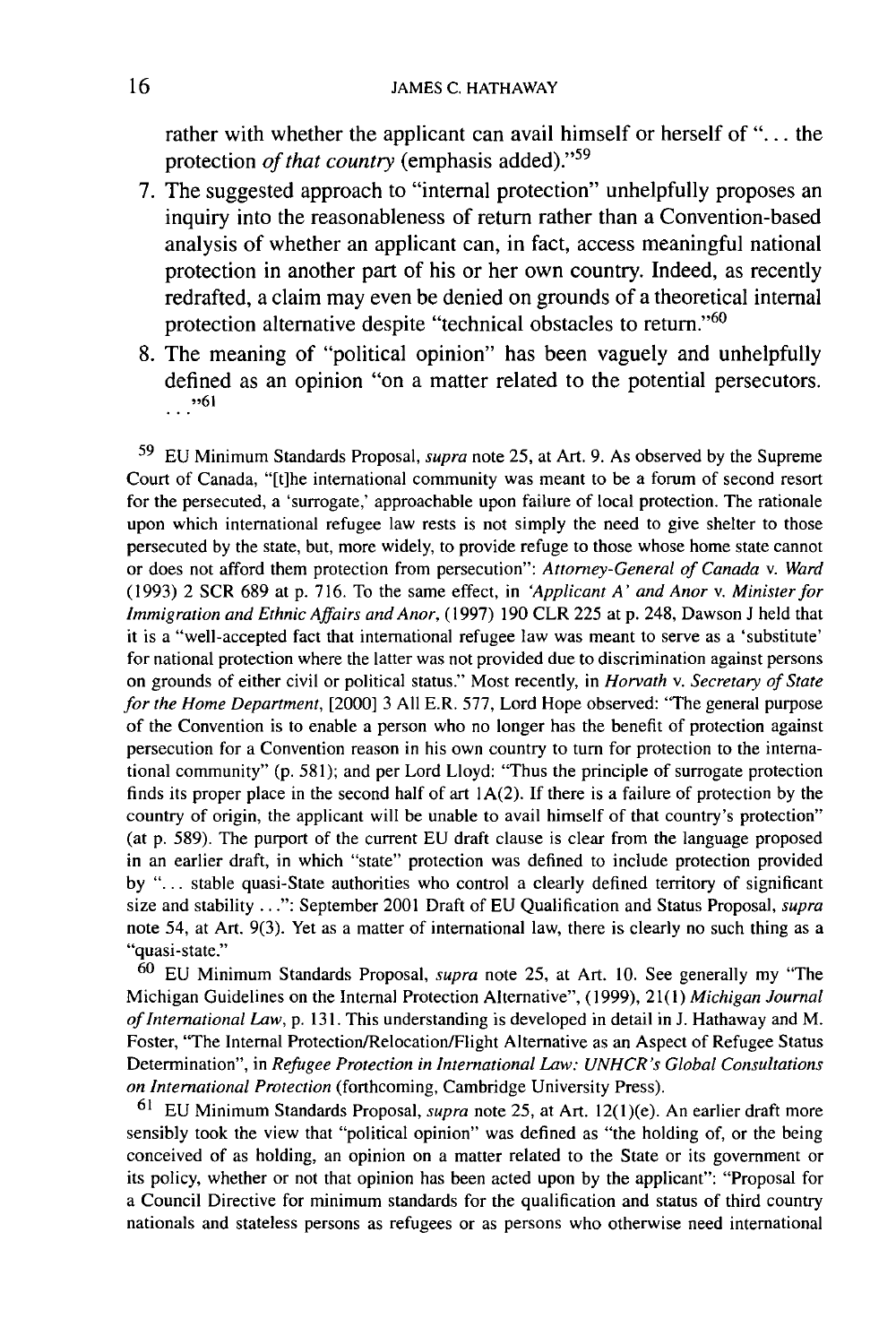9. The definition of a "particular social group" is now predicated on satisfaction of *both* the "protected characteristics" and "social perception" tests.<sup>62</sup> In the result, groups defined by sexual orientation or gender are no longer recognized as clear examples of particular social groups,<sup>63</sup> but may qualify only "depending on the circumstances in the country of origin."<sup>64</sup>

A third and final set of concerns is the elaboration of the rights proposed to be granted to refugees and members of the subsidiary protection class. While it is true that Art. 18(1) of the draft recognizes the pre-eminence of refugee rights as set by the Refugee Convention,  $65$  this begs the question of why some rights are explicitly elaborated in the EU proposal, while others are not mentioned at all.<sup>66</sup> For example, refugees lawfully staying in a state party must be guaranteed the same right to join trade unions and other non-political

protection", EU Doc. 9038/02, Asile 25, 17 June 2002 ("June 2002 Draft of EU Qualification and Status Proposal"), at Art. 12(e).

 $62$  That is, the members of the group must share a common innate or fundamental characteristic, and the group must be perceived as being set apart from society in general: EU Qualification and Status Proposal, *supra* note 25, at Art. 12(d). In practise states tend to embrace *either* the protected characteristics approach or the social perception approach to the definition of a particular social group – but not to require that both tests be met, as is proposed here. Confusion on this point is likely attributable to UNHCR's recent advocacy of a merger of these two approaches: UNHCR, "Guidelines on International Protection: 'Membership of a particular social group' within the context of Article 1A(2) of the 1951 Convention and/or its 1967 Protocol relating to the Status of Refugees", U.N. Doc. HCR/GIP/02/02, 7 May 2002.

 $63$  It was earlier proposed that only the protected characteristics test need be satisfied, in which case groups defined by sex (or gender) and sexual orientation were clearly included. "... [T]he concept of social group shall include a group which may be defined in terms of certain fundamental characteristics, such as sexual orientation, age or gender, as well as groups comprised of persons who share a common background or characteristic that is so fundamental to identity or conscience that those persons should not be forced to renounce their membership": June 2002 Draft of EU Qualification and Status Proposal, *supra* note 61, at Art. 12(d).

64 EU Qualification and Status Proposal, *supra* note 25, at Art. 12(d). "Circumstances in the country of origin" are, of course, relevant to determine whether or not being a member of the group gives rise to a well-founded fear of being persecuted. But a particular social group must be capable of definition independently of those circumstances, otherwise a risk of circular reasoning exists ("my fear is by reason of membership of a particular social group, which group exists because there is a risk of it being persecuted").

65 EU Qualification and Status Proposal, *supra* note 25, at Art. 18(1).

66 The EU Qualification and Status Proposal, *supra* note 25, does not address the rights which inhere by virtue of Refugee Convention Art. 13 (property rights), 14 (artistic and industrial property rights), 15 (freedom of association), 16(1) (access to the courts), 16(2) (access to legal aid), 19 (right to engage in professional practice), 20 (participation in rationing systems), 25 (administrative assistance), 29 (tax equity), 30 (asset transfer), 31 (freedom from penalization and arbitrary detention), or 34 (access to naturalization). While one answer is that many of these rights are guaranteed under other regional human rights standards, so too are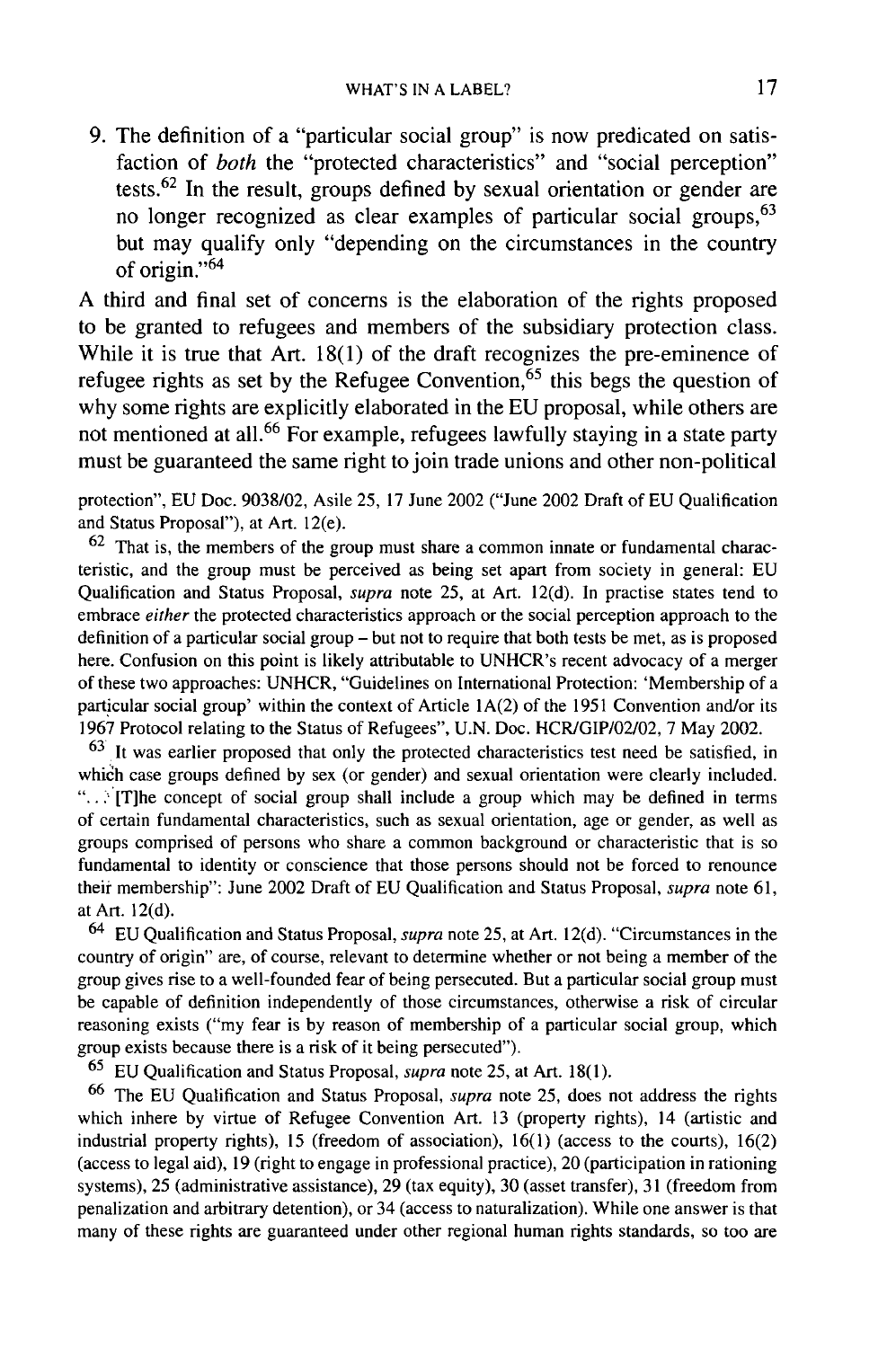associations as EU nationals; $67$  they are entitled to access legal aid on terms of equality with citizens;<sup>68</sup> and they have an unqualified right to access both a host state's courts<sup>69</sup> and the assistance of an agency charged with enforcing their Convention rights.<sup>70</sup> Yet none of these legal requirements is mentioned.

My point is not that these rights will in practise be withheld from refugees in the European Union. But a less than sanguine message is implied by a directive which refers only selectively to Convention rights. In my view, it would be better simply to refine Art. 18(1) to declare that all Convention rights will be granted to persons recognized as entitled to international protection, with explicit reference being made only to those rights - such as the right to engage in wage-earning employment – where the EU proposes to grant protection more generously than states are required to do by the Refugee Convention<sup>71</sup>

#### **Preliminary Thoughts on a Unified Procedure**

The essential message I wish to convey is a simple one. Europe appears committed to two fundamentally important policy shifts which lay the groundwork for a legally tenable unification of the procedures for assessment of both refugee status and a more broadly conceived subsidiary protection status. Member States have already agreed not to force refugees into alternative protection regimes offering less-than-Convention rights, and are now poised to commit themselves to the effective assimilation of refugees and members of the broader class for purposes of rights entitlement. So long as the details of the latter shift can be refined in the three ways I have just outlined - acceptance of the true scope of the Convention rights of persons awaiting a decision on recognition of their refugee status, more careful elaboration of the scope of refugee status,<sup>72</sup> and the drafting of a more legally exact catalogue of

some of the rights which are addressed by the Proposal, eg. access to employment, education, and welfare.

- 67 Refugee Convention, *supra* note 8, at Art. 15.
- <sup>68</sup>*Ibid.,* at Art. 16(2).
- <sup>69</sup>*Ibid.,* at Art. 16(1).
- 70 Refugee Convention, Art. 25.

71 Art. 17 of the Refugee Convention, *supra* note 8, requires state parties to grant refugees only the same right to work as is enjoyed by most favoured foreigners, whereas the EU Minimum Standards Proposal requires refugees to be treated as nationals for purposes of access to employment: EU Qualification and Status Proposal, *supra* note 25, at Art. 24(1).

 $72$  A positive feature of the most recent draft is a clear and principled definition of the forms of "serious harm" which warrant the granting of subsidiary protection status. These include the risk of "(a) death penalty or execution; or (b) torture or inhuman or degrading treatment or punishment ... ; or (c) serious and individual threat to a civilian's life or person by reason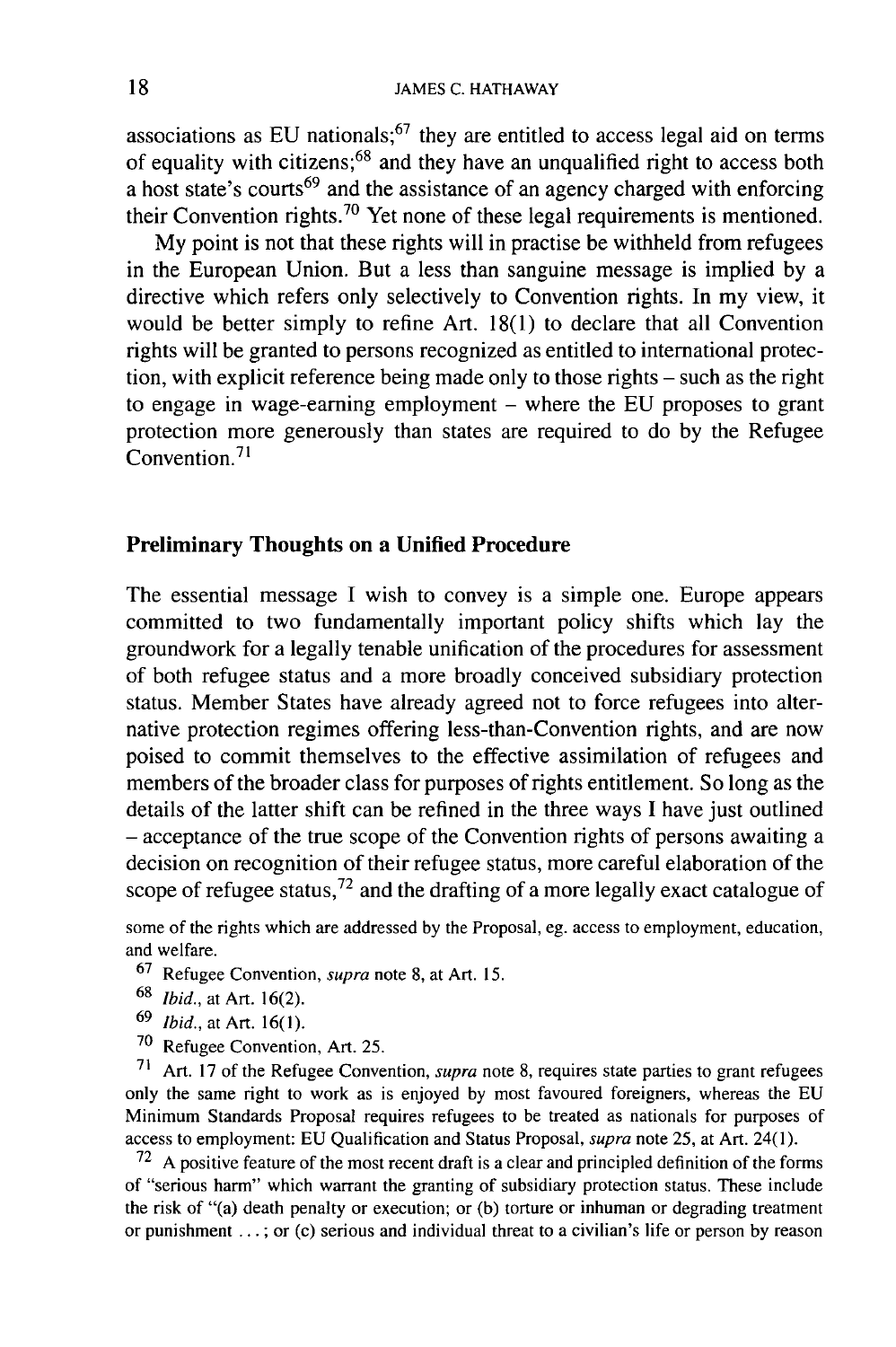the rights that inhere in persons found to be in need of international protection - then there is no international legal impediment to a unified procedure for the assessment of both refugee and subsidiary protection statuses.

But assuming these baseline conditions are met, should we, as a matter of policy, endorse the idea of a common assessment procedure for refugee and subsidiary protection statuses? I believe that there are at least two important arguments in favour of a unified procedure, which ultimately link in a profound way to Europe's ability to complete its project of substantive harmonization in a genuinely rights-regarding way.

First, a unified procedure to assess both refugee and subsidiary protection statuses will be much less expensive. This fairly obvious point is most often thought to be an argument which appeals only to governments. But procedural unification also presents an opportunity for refugee advocates credibly to insist on a truly sufficient investment of resources in the unified mechanism. Simply put, refugees can be treated more fairly for less money than it would cost to fund a sequential model comprised of two, comparatively thinly resourced, assessments.

A single fact-finding hearing is in my view sufficient, so long as it is a genuinely fair and impartial hearing. Decision-makers should be independent and carefully selected for breadth of experience and knowledge of not just law, but also of foreign politics, culture, and social conditions. They should be given the time and back-up resources needed to do their job well. Those seeking protection should benefit from truly competent counsel and interpreters, and have access to legal and country of origin data. Reasons for decision should be given so that the single appeal or review  $-$  which I would see as sufficient even if restricted to issues of law and jurisdiction, though with the authority to order a new hearing on the facts where warranted – can proceed on the basis of a clear record of the initial factual and legal determinations.

Under such a system, those seeking protection would truly be treated in accordance with our own principles of adjudicative fairness, even as taxpayers reap savings compared with either the expense of the current muddle of multiple, usually inadequate, assessments and reviews, or with the cost of moving to a two-step model to assess refugee status, then subsidiary protection status.

of indiscriminate violence in situations of international armed conflict": EU Qualification and Status Proposal, *supra* note 25, at Art. 15. These forms of serious harm correspond to the grounds for non-return under regional and international human rights Jaw, and to the duty of non-return adjudged by some courts to be derived from international humanitarian Jaw. The only minor concern is whether a threat to life or person in the context of armed conflict can sensibly be described as both "individual" and "indiscriminate": a reference to a risk faced by the applicant or a group of which he or she is a part would be more exact.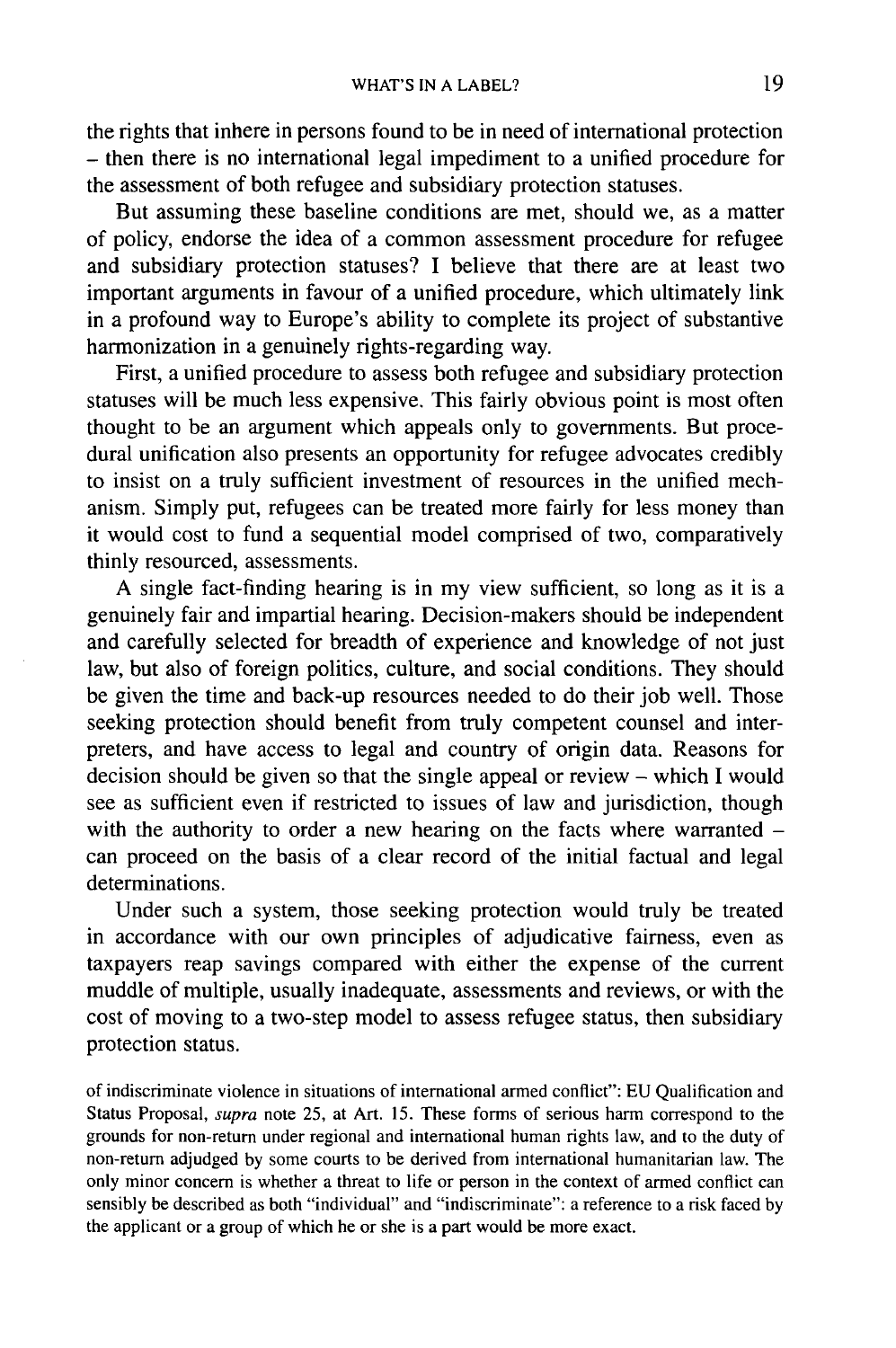Second and related, a procedure such as I have described  $-$  one high quality hearing, one thoughtful review or appeal – would in most cases dramatically speed up the time required to assess protection requests. Again, a speedier process is ordinarily thought to be of interest mainly to governments. But in fact, it also benefits individual persons entitled to protection, as they can much more quickly get on with their lives, planning and living with reasonable confidence and security.

Even more important, a fair but speedier process is also of critical importance to the health of the refugee law system as a whole. As I see it, an unnecessarily protracted procedure is one of the most powerful weapons in the arsenal of those who oppose the admission of refugees and others entitled to international protection. Where the amount of time required finally to determine whether an applicant is entitled to remain is so long that personal and familial equities are inevitably built up in the reception state, it understandably becomes increasingly difficult for governments – legally, politically, and socially - to remove even those ultimately found to have made non-genuine refugee claims.

There is therefore some truth to the common assertion that refugee processing systems can amount *de facto* to a back door immigration system. I believe that it is in all our interests to do what we can to close that back door, thereby defusing unwarranted restrictionist pressures and the *non-entree*  policies which they breed. Our best ally to that end is a system of expeditious status assessment, in which the number of procedural steps is reduced to the bone. If those seeking protection in the European Union were to have direct and immediate access to a hearing in which both refugee and subsidiary protection status were to be assessed, with a single, unified review or appeal of both issues, there would rarely be enough time for a non-protection based argument against removal to be built up. Moreover, the incentive to abuse the protection system would also be reduced under a speedier procedure of this kind, as the time spent in Europe by non-genuine claimants would less frequently warrant the investment of funds that is usually required to get here.

My intuition is that reaching consensus on the basic structure of a streamlined system for the processing of protection claims may well be critical to Europe's ability to meet its goal of agreeing to a common asylum system based on respect for international law. Having committed itself to two courageous and principled steps - abolition of mandatory diversion to "temporary" protection, and the effective assimilation of refugees and other persons entitled to international protection against return – there is a growing sense among some governments that the content of the asylum system must not be too liberal, lest it amount to a magnet for unfounded claims.